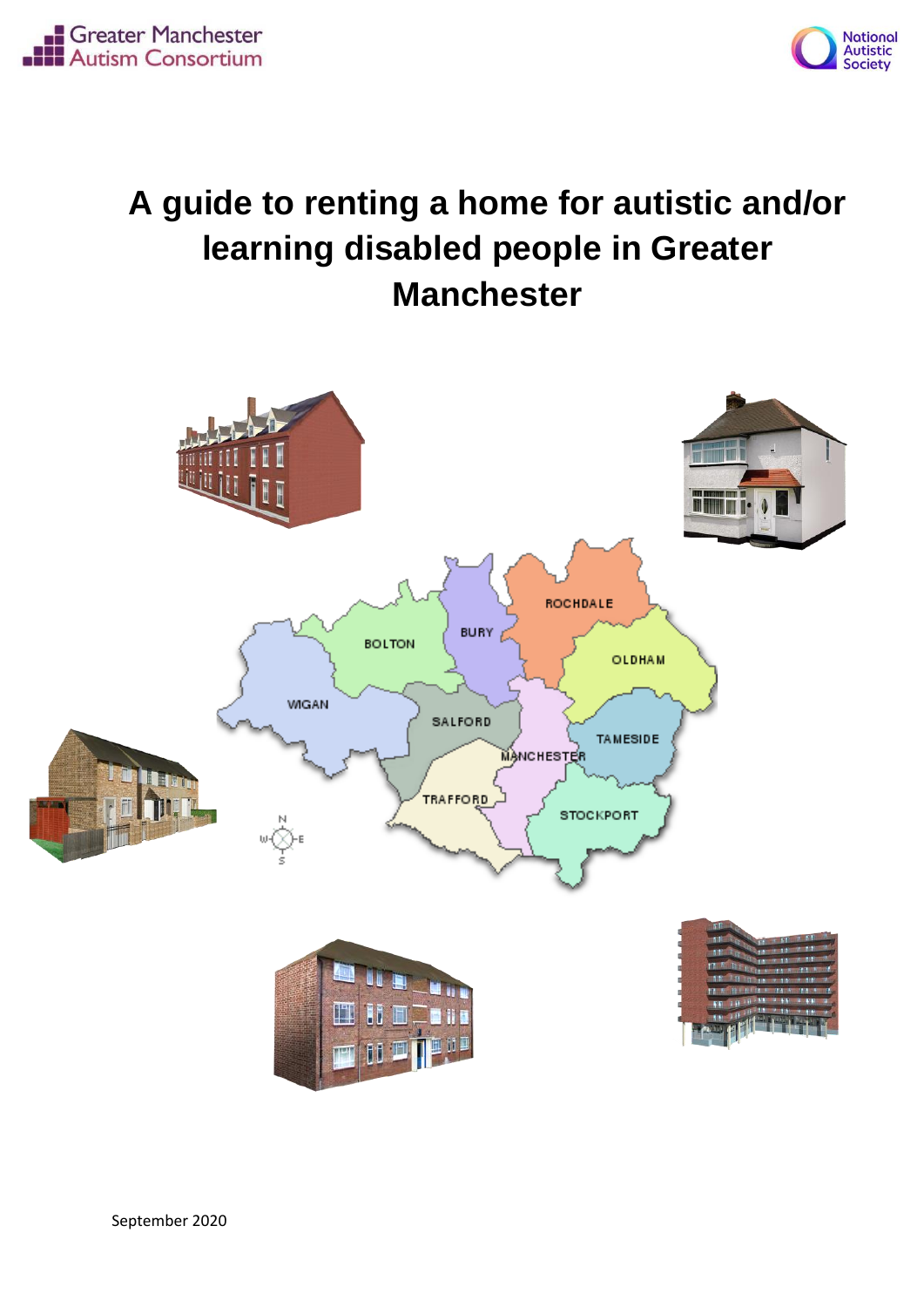#### **Contents**

|        | Page 3 Introduction                                     |
|--------|---------------------------------------------------------|
|        | Page 4 Looking for a new home                           |
|        | Page 4-6 Finding a new home                             |
|        | Page 6-8 Living in your home and reasonable adjustments |
| Page 9 | Moving home                                             |
|        | Page 10-28 Where to find more information and help?     |
|        | Page 28 Appendix 1 – What reasonable adjustments do I   |
| need?  |                                                         |

Thank you to Citizen's Advice and Shelter as most of the information in this leaflet has been taken from www.citizensadvice.org.uk and www.Shelter.org.uk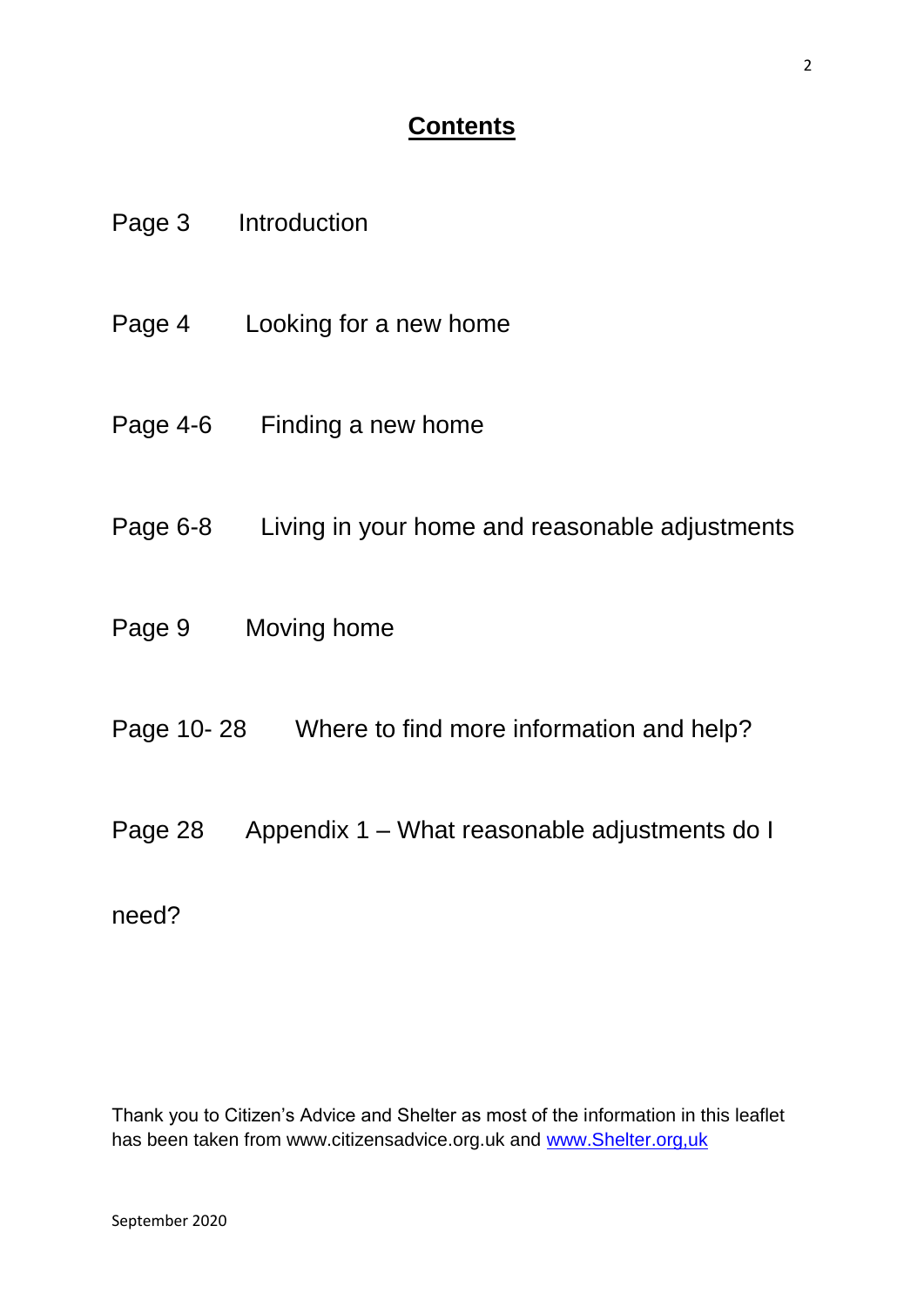#### **Introduction**

This resource has been developed by the Greater Manchester Autism and Learning Disability Housing Implementation group. The group is made up of autistic people and their families and professionals from many different sectors including housing. The purpose of the resource is to support autistic people and people with learning disabilities understand how to rent a property and what their rights are in relation to that as well as where to get help.

Although we have linked autistic and learning disabled people together in this document, it is important to state that the needs of the two groups are often very different and we strongly advise that the support offered is person- centred and that assumptions are not made about needs and adjustments.

There are five documents dealing with different aspects of support on housing for autistic and learning disabled people.

This one is a guide to autistic and learning disabled people who need general housing advice

We also have:

A guide to autistic and learning disabled people facing eviction

A guide to Private Rented Sector Landlords on working with autistic and or learning disabled tenants

A guide to Council/Housing Association Landlords on working with autistic and learning disabled tenants

A guide to Housing Advice organisations on customers with autism or learning disabilities.

All guides can be found on the GMAC website [www.autismgm.org.uk](http://www.autismgm.org.uk/)

Mari Saeki- On behalf of the GM Autism and LD Housing Implementation group- September 2020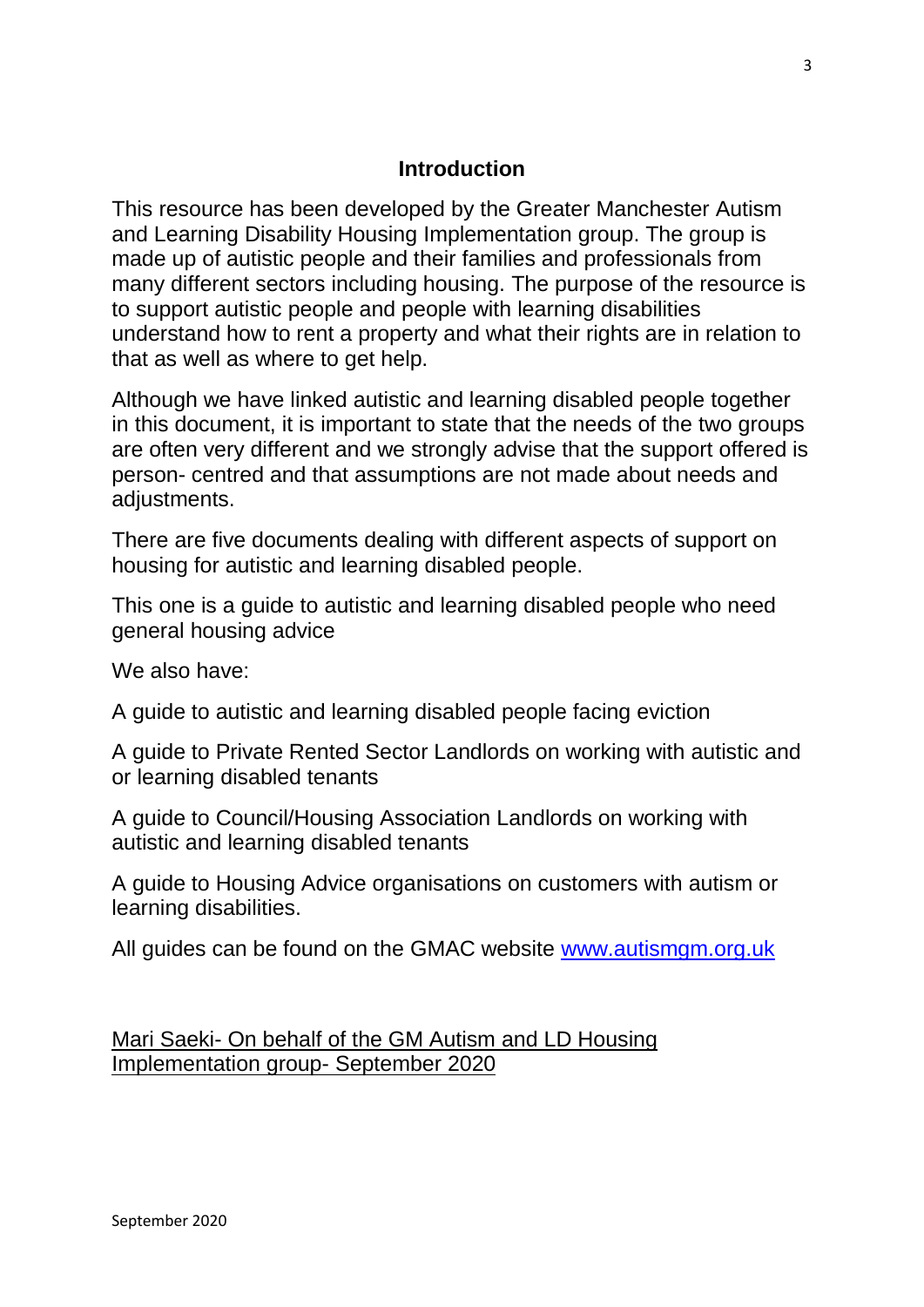### Looking for a new home

If you pay money to live in your home this is called rent.

If you pay rent to live in your home you will be the Tenant.

The person you pay this money to is called the Landlord. This is the person or group who own the building

If you are a tenant there are rules that you and your Landlord will have to keep to. When you agree to move into your home you will need to sign a Tenancy agreement that is a list all of these rules.

A person only has a tenancy if they are in self -contained accommodation and not sharing facilities with other people eg a shared house.

Having a tenancy agreement means you live in a property as long as you pay rent and follow the rules.

For general information about housing and types of tenancies, please see the link below.

<https://www.citizensadvice.org.uk/housing/>



There are different places you can rent a home from: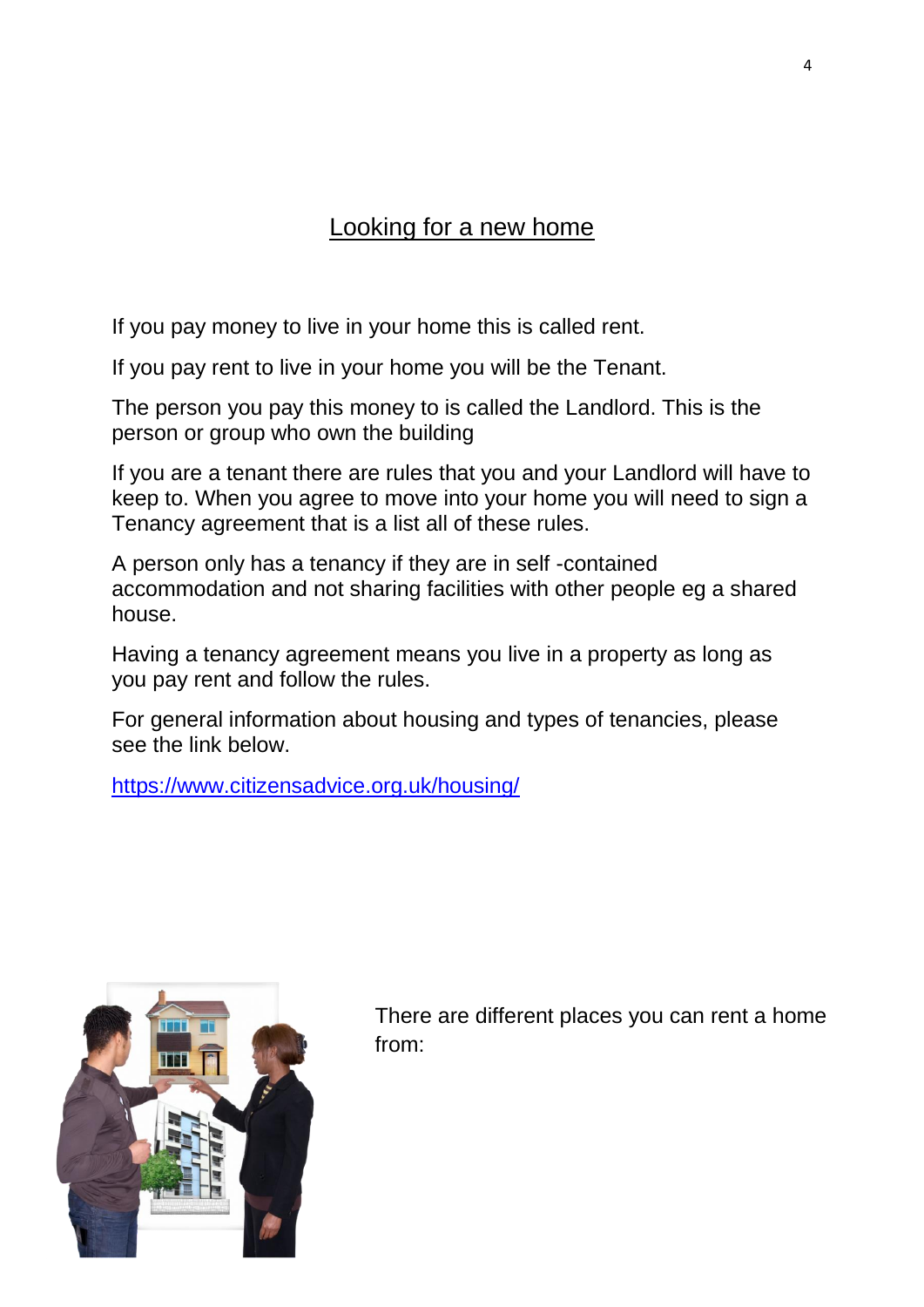#### **A Registered Social Landlord (Council of Housing Associations)**

Sometimes known as "Social Landlords", the first step is to register on the housing waiting list with your local council. The council will then decide what priority the application has based on the circumstances of each individual.

For some housing associations, you may have to apply directly and you can find out what housing associations there are in the area you wish to live in by contacting the locality contacts on pages 7-12

[https://www.citizensadvice.org.uk/wal](https://www.citizensadvice.org.uk/wales/housing/social-housing/applying-for-social-housing/getting-a-council-home/) [es/housing/social-housing/applying](https://www.citizensadvice.org.uk/wales/housing/social-housing/applying-for-social-housing/getting-a-council-home/)[for-social-housing/getting-a-council](https://www.citizensadvice.org.uk/wales/housing/social-housing/applying-for-social-housing/getting-a-council-home/)[home/](https://www.citizensadvice.org.uk/wales/housing/social-housing/applying-for-social-housing/getting-a-council-home/)

#### **A private landlord**

This is where a person or more than one person owns your home and you pay rent to them.

You can find out more about how to find and apply for a privately owned home by visiting the Citizens Advice website:

[https://www.citizensadvice.org.uk/housi](https://www.citizensadvice.org.uk/housing/renting-privately/private-renting/finding-a-home-to-rent/) [ng/renting-privately/private](https://www.citizensadvice.org.uk/housing/renting-privately/private-renting/finding-a-home-to-rent/)[renting/finding-a-home-to-rent/](https://www.citizensadvice.org.uk/housing/renting-privately/private-renting/finding-a-home-to-rent/)

#### Finding your home

#### **Social Landlords (Council or housing association)**

After you have joined the housing waiting list, you will be informed what banding for priority the council has given you. This can change if your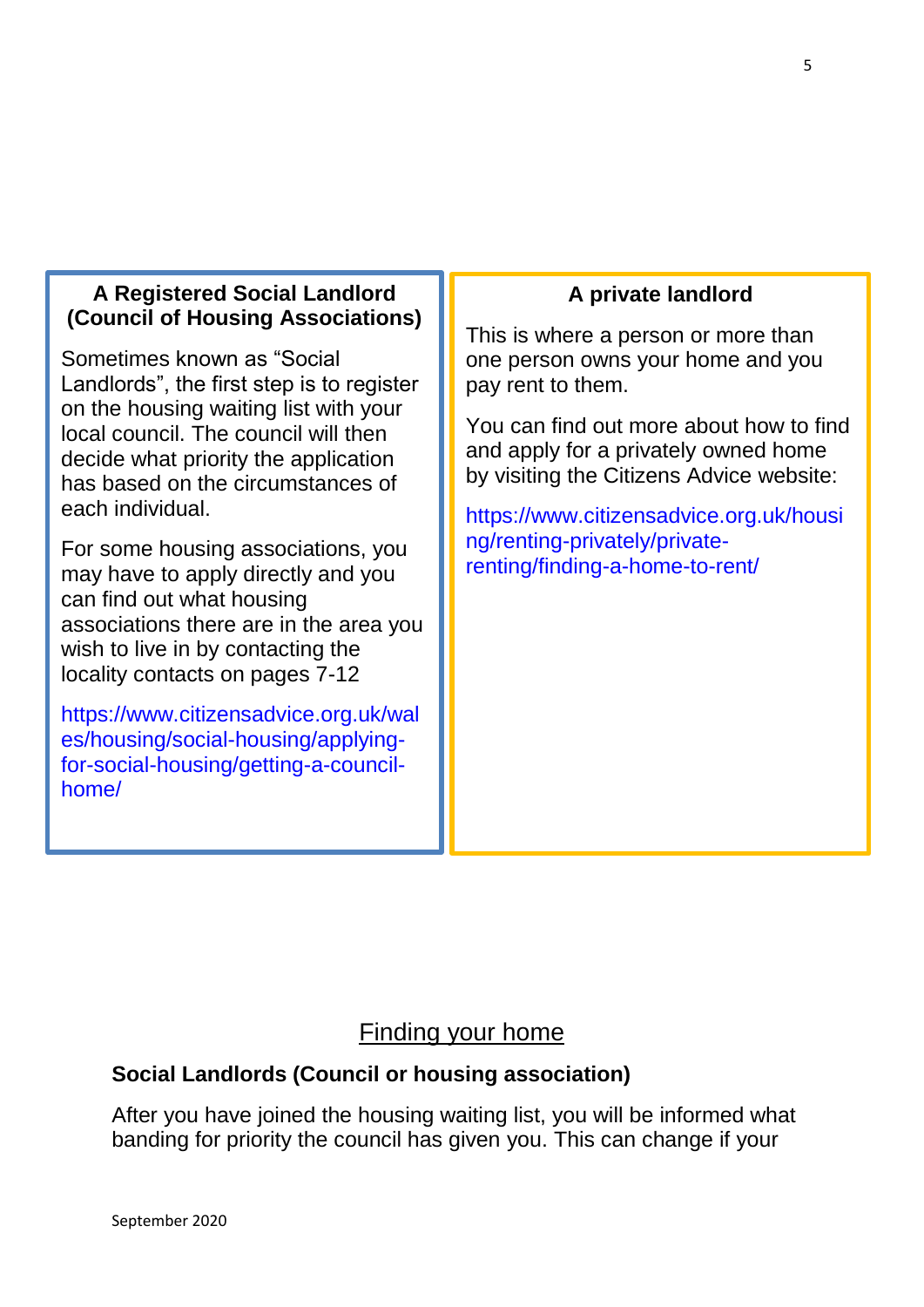circumstances changes so you need to keep the housing waiting list form up to date.

Ask your council if you have to bid for homes or if they'll pick one for you.

If they choose one for you, they could offer it by phone. They will usually follow it up with a letter.

Your local council might have an online system where you can look for a home.

If you like a home and it's suitable for you, you can let the council know you're interested by applying for it online - this is called 'bidding'. Your council will tell you how their bidding system works.

The homes will all have a closing date, so make sure you bid before then.

If you've bid for a home, it doesn't mean you'll get it.

Your council will tell you how often you can bid for homes. They might also set a limit on how many homes you can bid for.

Once the bidding period has closed, your council will look at your level of priority and usually how long you've been waiting.

The council will usually offer the home to the person who has the highest level of priority in their scheme.

Some councils offer support for this process called "bidding buddies"

You might be able to refuse a council home if you don't think it's suitable for your needs, but it's important to check - some councils might remove you from their waiting list.

#### **Private Landlords**

The quickest way to find a property is online, on property search websites. You can easily search for the exact area you want and arrange viewings on websites.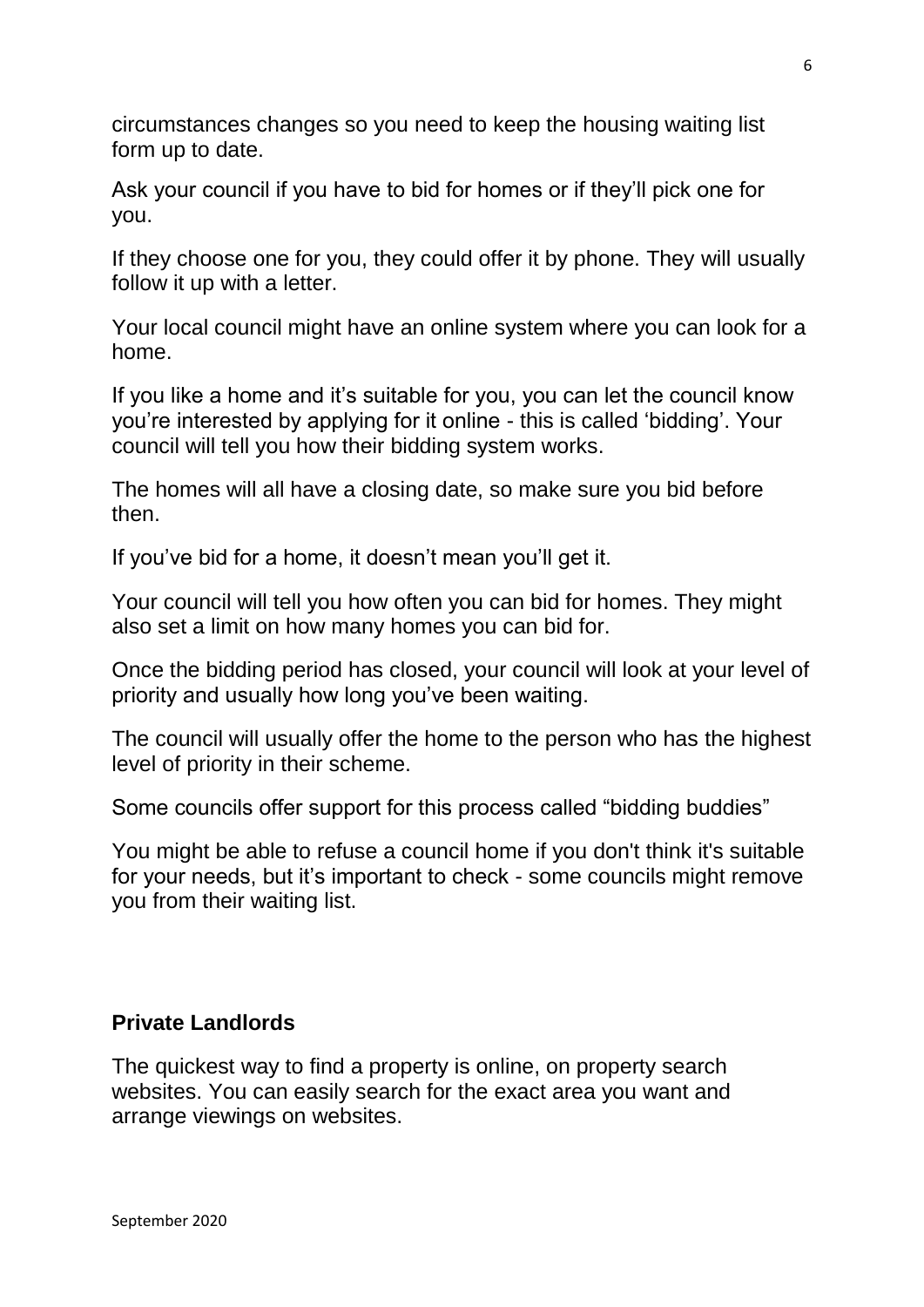If it's hard for you to look for a property online you could visit local estate agents. It's also worth asking friends and family and checking local noticeboards and newspapers.

When you're looking for a home don't pay any money without seeing the property first.

Don't rent a property directly from an existing tenant. This is called 'subletting' - the tenant might not have the landlord's permission to rent to you.

If a tenant is just showing you the property on behalf of the landlord they should give you the landlord's details.

Not all landlords and letting agents will let you rent from them if you get Housing Benefit or housing costs payments through Universal Credit.

You only need to tell your landlord or letting agent you get Housing Benefit or Universal Credit if they ask.

You might be able to get a landlord or letting agent to accept you by giving extra references. You could ask more than one of your previous landlords to give you a reference that says your rent was always paid on time.

You could also get a guarantor to help you get accepted. A guarantor is someone who agrees to pay the rent if you don't.

[Ask your local council](https://www.gov.uk/find-local-council) if they have a list of landlords and letting agents who will rent to people who are getting Housing Benefit.

#### Living in your home

If you are already renting or looking to rent a home you might need to make changes to help you live there because you're autistic or learning disabled. You might have a right to make changes because of **The Equality Act 2010.** These changes are called **'reasonable adjustments'**.

**It is important that you tell people about your diagnosis as if the housing advice organisations or landlords do not know you have**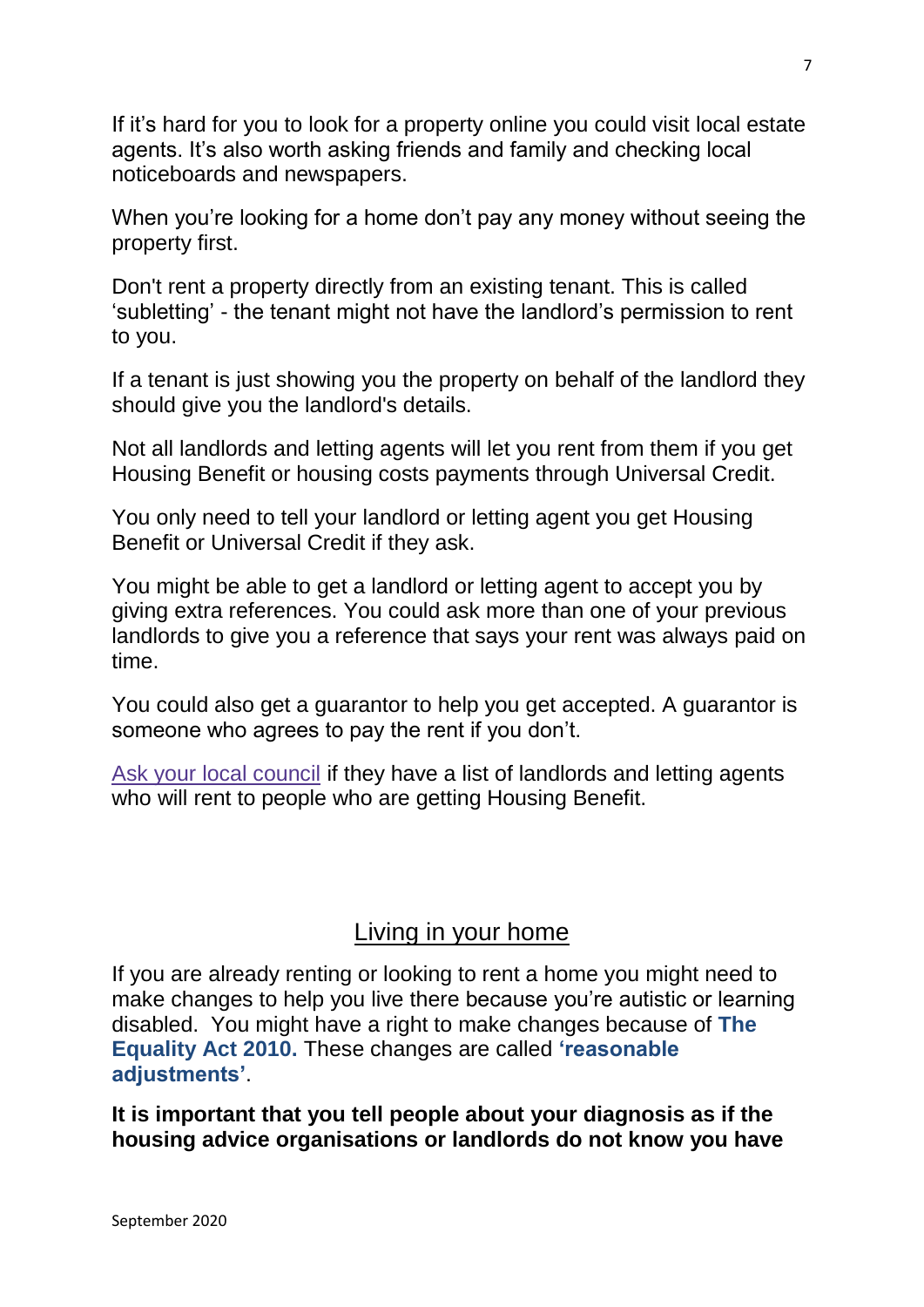#### **this diagnosis, they may not know that they need to make any reasonable adjustments.**

**Reasonable adjustments** can be changes that would:

- Help you be able to look for a home
- Help you to understand how to have and keep a tenancy
- Changes in how your landlord does things
- Changes to your tenancy agreement
- They could also be changes like **equipment** or getting some extra help from someone in your home.

The landlord might have to make adjustments if you being autistic or learning disabled means that it is harder for you to find a property or live in the property compared to someone who is not autistic or leaning disabled.

To find out more about reasonable adjustments visit the Citizens Advice website:

#### **[https://www.citizensadvice.org.uk/housing/discrimination-in](https://www.citizensadvice.org.uk/housing/discrimination-in-housing/taking-action/asking-for-adjustments-to-help-with-your-disability/)[housing/taking-action/asking-for-adjustments-to-help-with-your](https://www.citizensadvice.org.uk/housing/discrimination-in-housing/taking-action/asking-for-adjustments-to-help-with-your-disability/)[disability/](https://www.citizensadvice.org.uk/housing/discrimination-in-housing/taking-action/asking-for-adjustments-to-help-with-your-disability/)**

**Tip:** Write down what help you think you may need when:

- 1) Looking for a home
- 2) Moving into your home
- 3) Living in your home

 You could write these down yourself or get someone you know to help you. This will give you an idea of what reasonable adjustments you may need.

There is a sheet at the end of this document to write your notes on.

### **Example of Reasonable Adjustments you might ask for**

Here are a list of examples of reasonable adjustments you could ask for:

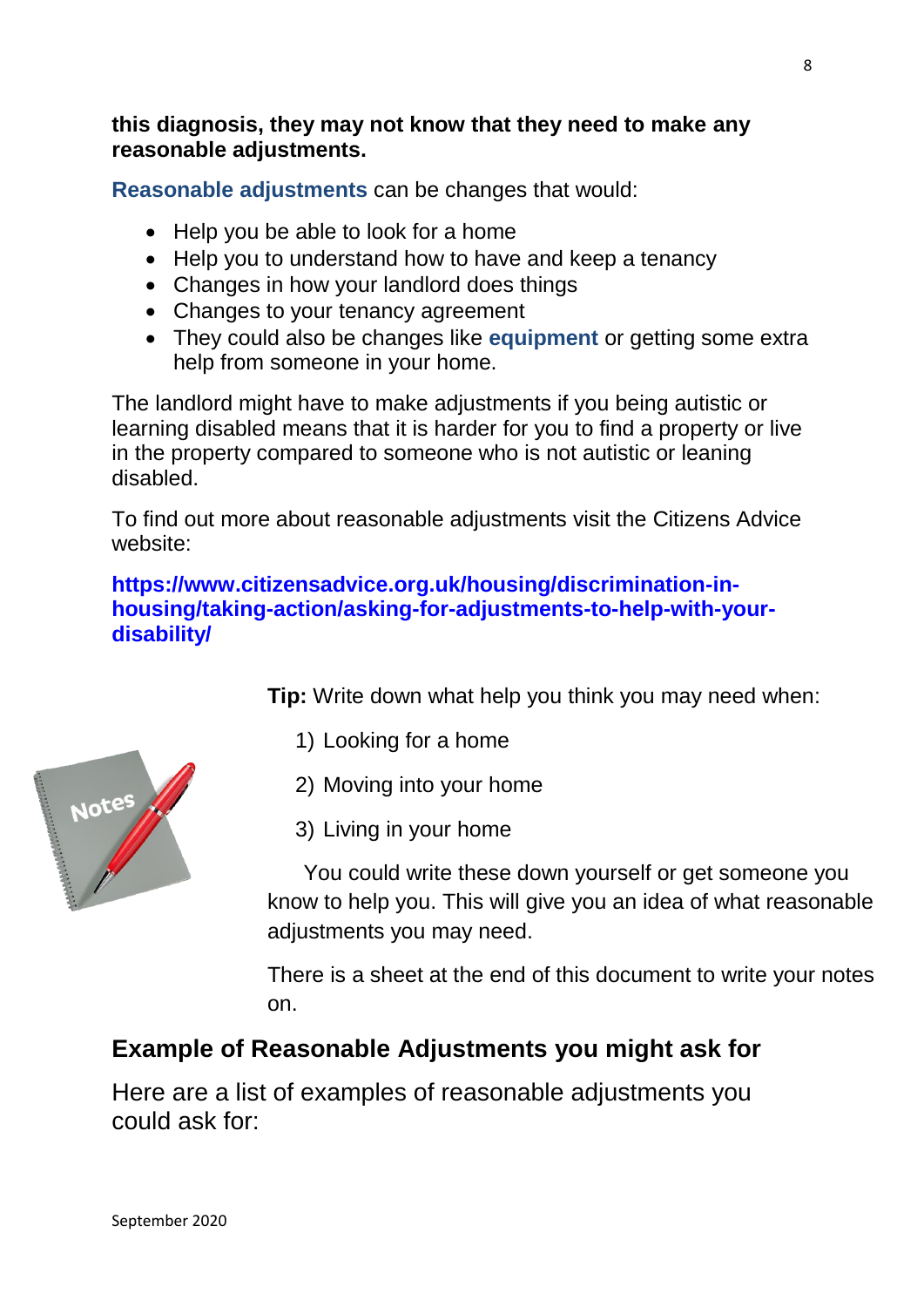- $\triangleright$  To be able to communicate via the best communication method for you. This may include email, text, phone or face to face, whichever form of communication works best. The autistic or learning disabled person or supporter, may need to explain which form of communication you prefer.
- $\triangleright$  To make sure that you have understood what is being said/ explained. The staff member needs to check understanding and not make assumptions.
- $\triangleright$  To have a named contact or a consistent support.
- $\triangleright$  To be shown understanding about hypersensitivity to certain things like noise and light which may lead the autistic or learning disabled person to become very stressed or anxious.
- $\triangleright$  To avoid automated letters and have information communicated in a more person- centred way.
- $\triangleright$  To consider some kind of mediation if there are issues with neighbours lading to potential conflict
- > To have rules about tenancies clearly explained and if necessary have provision of an accessible tenancy agreement.
- $\triangleright$  To explain the more informal rules about the tenancies such as where bins should be kept, and what constitutes an unacceptable level of noise.
- $\triangleright$  Allow longer transition periods between properties for autistic and learning disabled people.
- $\triangleright$  To allow the autistic or learning disabled person to communicate though a support person or family members if needed
- $\triangleright$  If you feel it would calm you down, to ask about opening a window for fresh air. This is often better than just air conditioning because of the noise.
- $\triangleright$  Ask if you can bring you own drink when in a meeting as it may also help you to feel less stressed.
- $\triangleright$  Ask if you can have a longer appointment or two shorter appointments if it would help you process better
- $\triangleright$  Ask if any of the information is in a visual format including videos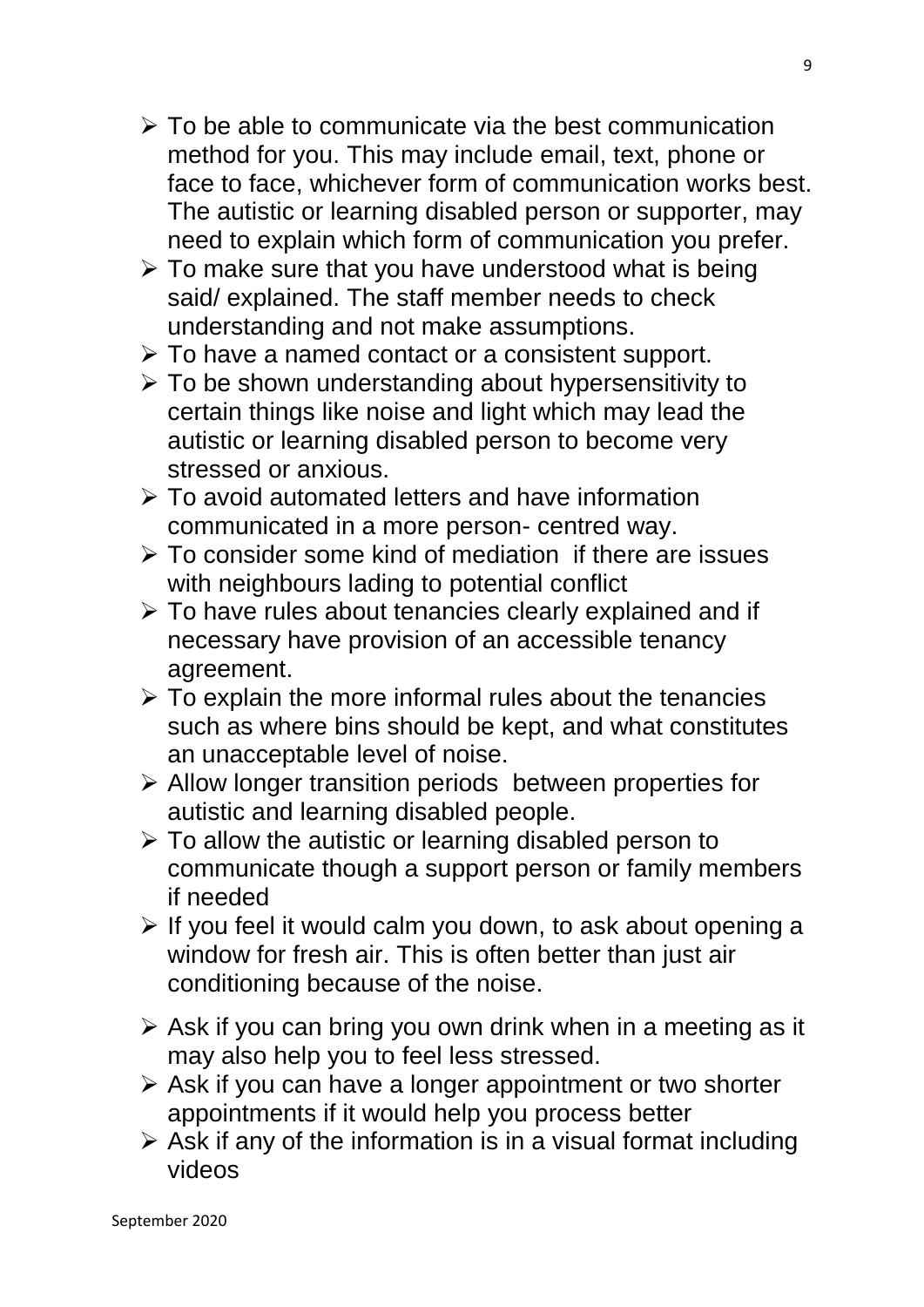### Moving home

### **Leaving by choice**

If you want to leave your home to move somewhere else you will need to end your tenancy.

If you have a Fixed Term tenancy now, but want to move home click here to find out how to end a tenancy:

https://england.shelter.org.uk/housing\_advice/private\_renting/renewing [your\\_private\\_tenancy](https://england.shelter.org.uk/housing_advice/private_renting/renewing_your_private_tenancy)

If you have a periodic tenancy and want to move click here to find out more:

https://england.shelter.org.uk/housing\_advice/private\_renting/ending\_a [periodic\\_tenancy](https://england.shelter.org.uk/housing_advice/private_renting/ending_a_periodic_tenancy)

### **Eviction( for more detailed information see the Guide to tenants at risk of eviction)**

If you want to stay living in your rented home but your landlord wants you to move out they will ask you to leave either by telling you face to face, over the phone or in writing. If you don't move out they may start a process to **evict** you. This means to apply to court to force you to leave the house or flat you are renting from them.

There are rules about evictions set out in law. You can find out about evictions and your rights by visiting: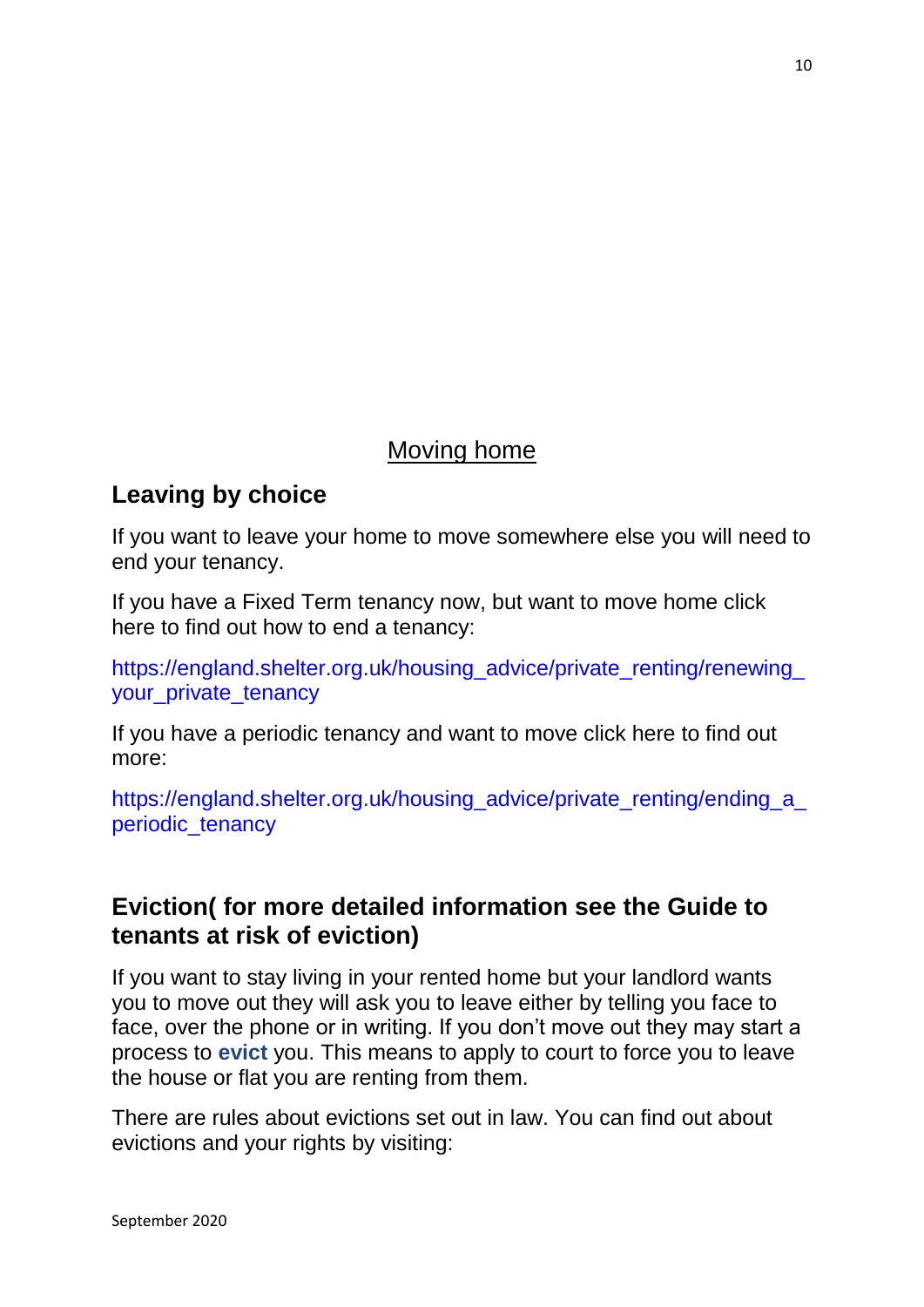#### **Shelter UK**:

[https://england.shelter.org.uk/housing\\_advice/eviction](https://england.shelter.org.uk/housing_advice/eviction)

#### **Citizens Advice:**

[https://www.citizensadvice.org.uk/housing/renting-privately/ending-your-](https://www.citizensadvice.org.uk/housing/renting-privately/ending-your-tenancy/get-help-if-youre-being-evicted-england/)

| <b>Charity</b>                                  | <b>Website</b>                        |
|-------------------------------------------------|---------------------------------------|
| Citizens Advice                                 | www.citizensadvice.org.uk/            |
| <b>Housing LIN</b>                              | www.housinglin.org.uk/                |
| Learning<br><b>Disability</b><br>England        | www.learningdisabilityengland.org.uk/ |
| <b>MENCAP</b><br>Learning<br>disability charity | www.mencap.org.uk/                    |
| <b>The National</b><br><b>Autistic Society</b>  | www.autism.org.uk/                    |
| <b>Shelter</b>                                  | www.shelter.org.uk/                   |

[tenancy/get-help-if-youre-being-evicted-england/](https://www.citizensadvice.org.uk/housing/renting-privately/ending-your-tenancy/get-help-if-youre-being-evicted-england/)

### **Where can I find more information and help?**

National information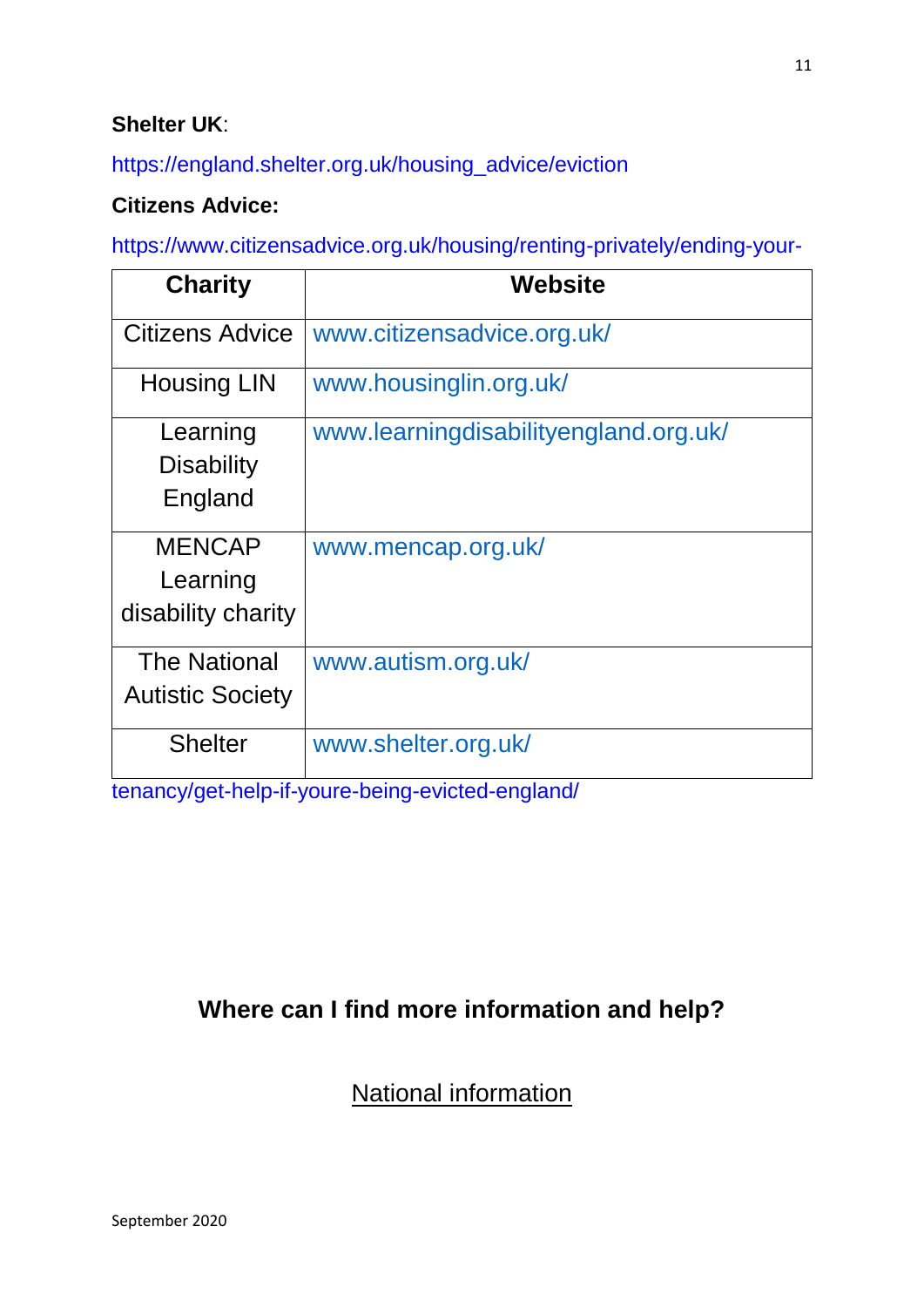# General support and advice organisations in Greater Manchester for autistic and learning disabled people

| Organisation                           | <b>Contact</b>                                          |
|----------------------------------------|---------------------------------------------------------|
| Advocacy together                      | 01706 645 830 / 07867 459 340                           |
| Hub-Rochdale                           | rochdaleadvocacy@together-uk.org                        |
|                                        | www.together-uk.org/projects/advocacy-hub-<br>rochdale/ |
| Autizma                                | 07956 002933 / 07950 940030                             |
|                                        | $info@$ autizma.co.uk                                   |
|                                        | www.autizma.co.uk/                                      |
| <b>Bury People First</b>               | 0161 705 4342                                           |
|                                        | www.burypeoplefirst.co.uk/                              |
| <b>The Greater</b>                     | 0161 998 4667                                           |
| <b>Manchester Autism</b><br>Consortium | mari.saeki@nas.org.uk                                   |
|                                        | www.autismgm.org.uk/                                    |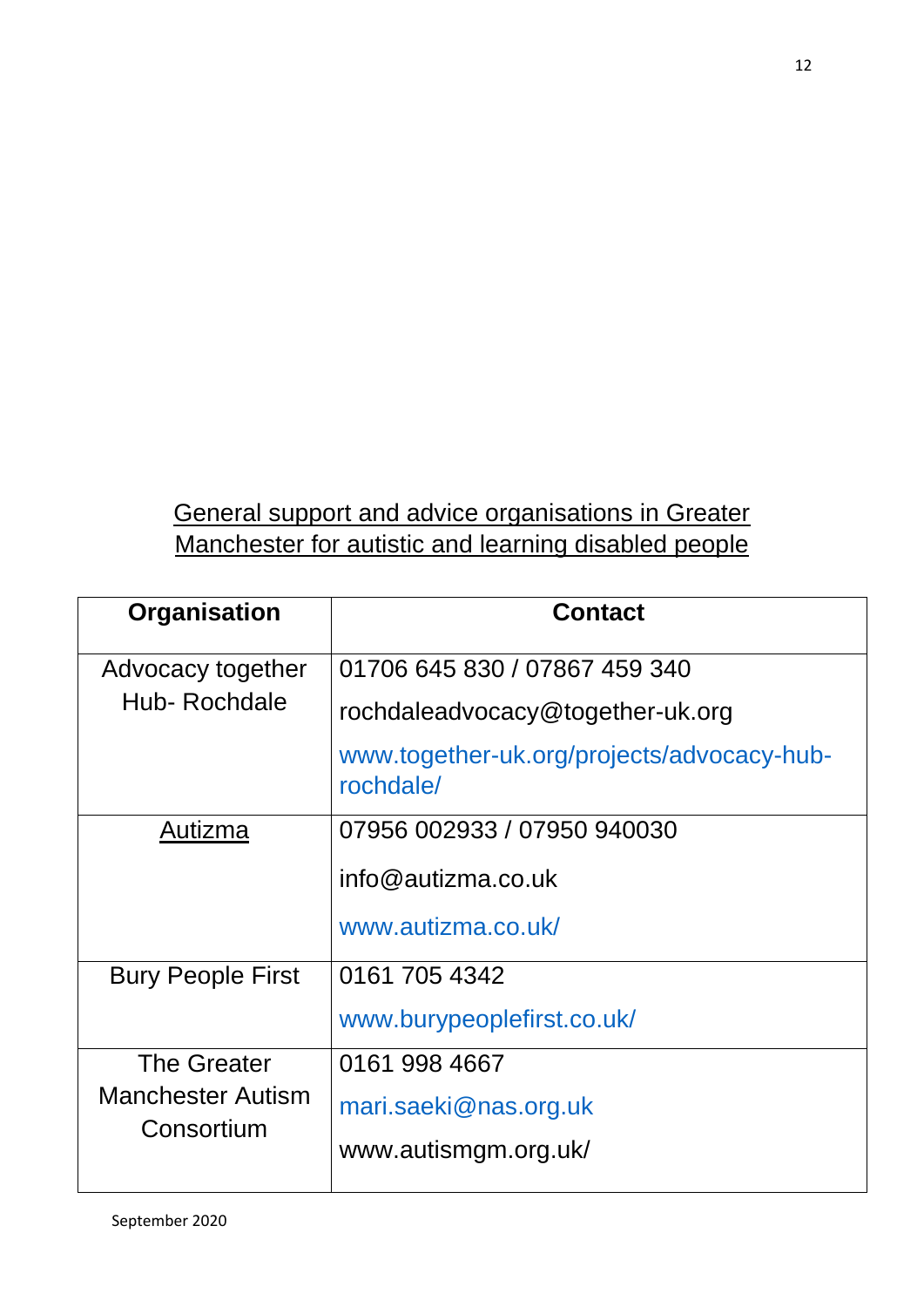| <b>Manchester People</b>   | 0161 839 3700                              |
|----------------------------|--------------------------------------------|
| First                      | mcrpeoplefirst@gmail.com                   |
|                            | www.manpf.org/                             |
| <b>People First</b>        | www.peoplefirsttameside.org/               |
| <b>Tameside</b>            |                                            |
| Salfordautism              | 07713 903224                               |
|                            | support@salfordautism.org.uk               |
|                            | www.salfordautism.org.uk/                  |
| <b>Stepping Stones</b>     | 07976896351 (Karen)                        |
| <b>Across the Spectrum</b> | steppingstones55@yahoo.co.uk               |
|                            |                                            |
| <b>Stockport Speaking</b>  | 0161 480 8979                              |
| Out group                  | info@stockportadvocacy.co.uk               |
|                            | www.stockportadvocacy.org.uk/speaking-out- |
|                            | group-sog/                                 |
| <b>Trafford Advocacy</b>   | 0300 323 096                               |
| Hub                        | admin@advocacyfocus.org.uk                 |
|                            | www.advocacyfocus.org.uk                   |
| Wigan and Leigh            | 01942728748                                |
| People First               | info@wlpf.org.uk                           |
|                            | http://wlpf.org.uk/                        |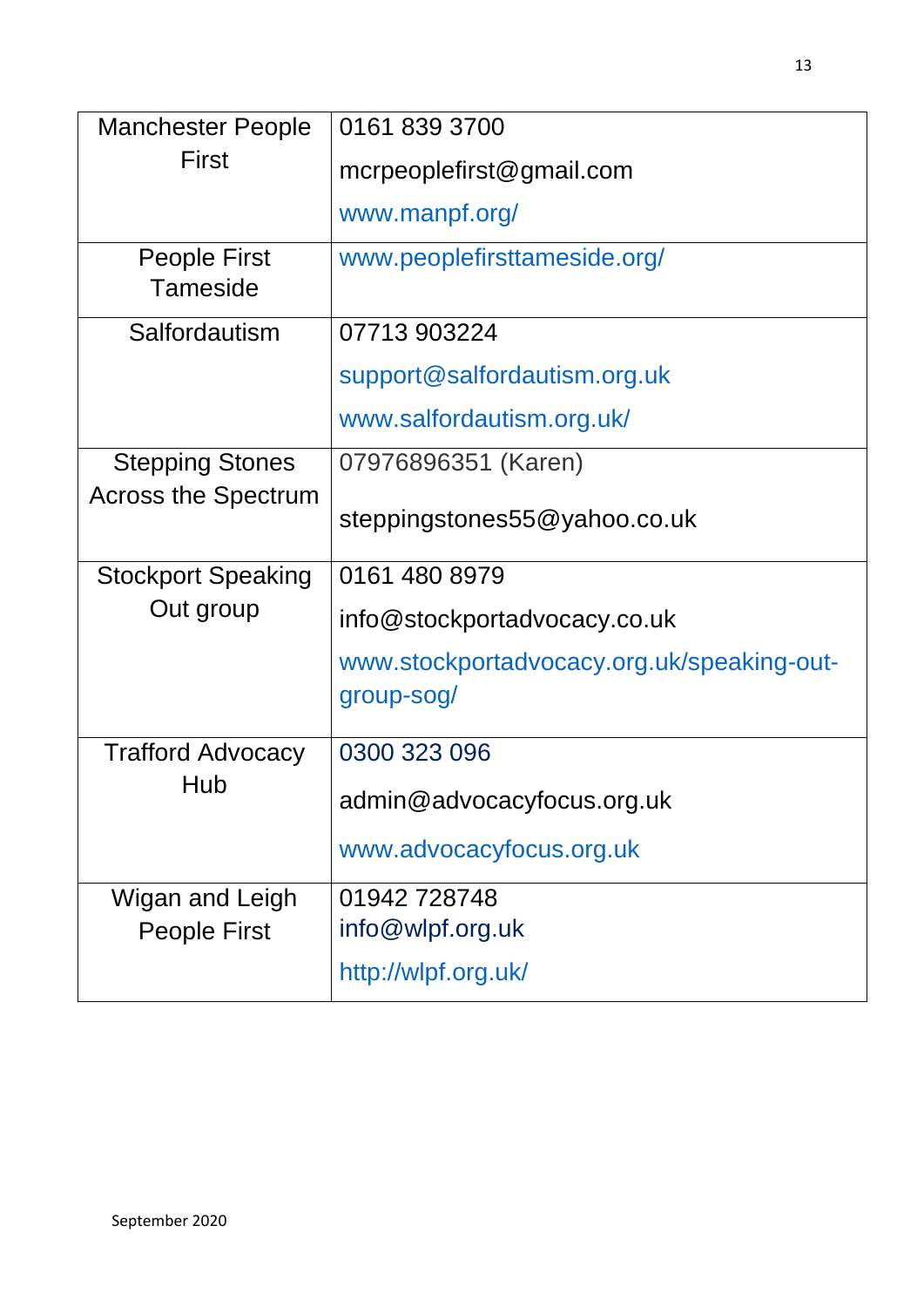# Housing advice services across Greater Manchester

*NB Citizens Advice Service, Shelter, Tenants Union, GM Law Centre and MIND offer housing advice in all areas.* 

| Organisation                                        | <b>Contact</b>                                                                                  |
|-----------------------------------------------------|-------------------------------------------------------------------------------------------------|
| <b>Citizens Advice Greater</b><br><b>Manchester</b> | www.citizensadvicegm.org<br>Online Chat and also available<br>7 nights a week from 7pm-<br>10pm |
| <b>GM Law Centre</b>                                | Tel. 0161 769 2244<br>reception@gmlaw.org.uk                                                    |
| <b>Greater Manchester MIND</b>                      | www.gmmind.org.uk/about/                                                                        |
| <b>Shelter Greater</b><br><b>Manchester</b>         | www.england.shelter.org.uk/ge<br>t_help/local_services/manches<br>ter/services                  |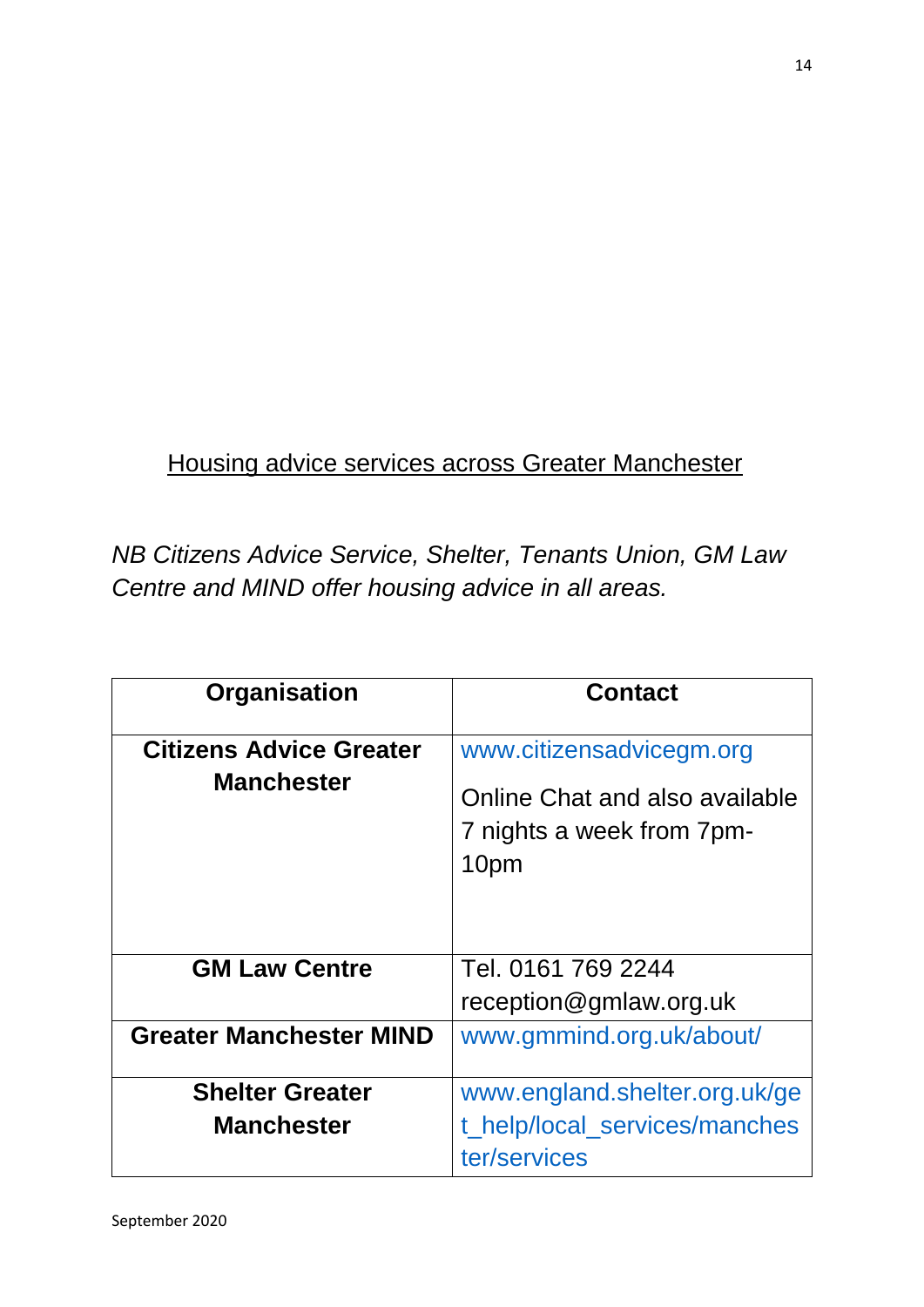|                      | Tel:0161 820 7589                                                  |
|----------------------|--------------------------------------------------------------------|
| <b>Tenants Union</b> | www.tenantsunion.org.uk/                                           |
|                      | If you need help with a deposit                                    |
|                      | www.billhelp.uk/manchester-<br>rent-deposit-scheme-<br>programmes/ |
| <b>Bury</b>          |                                                                    |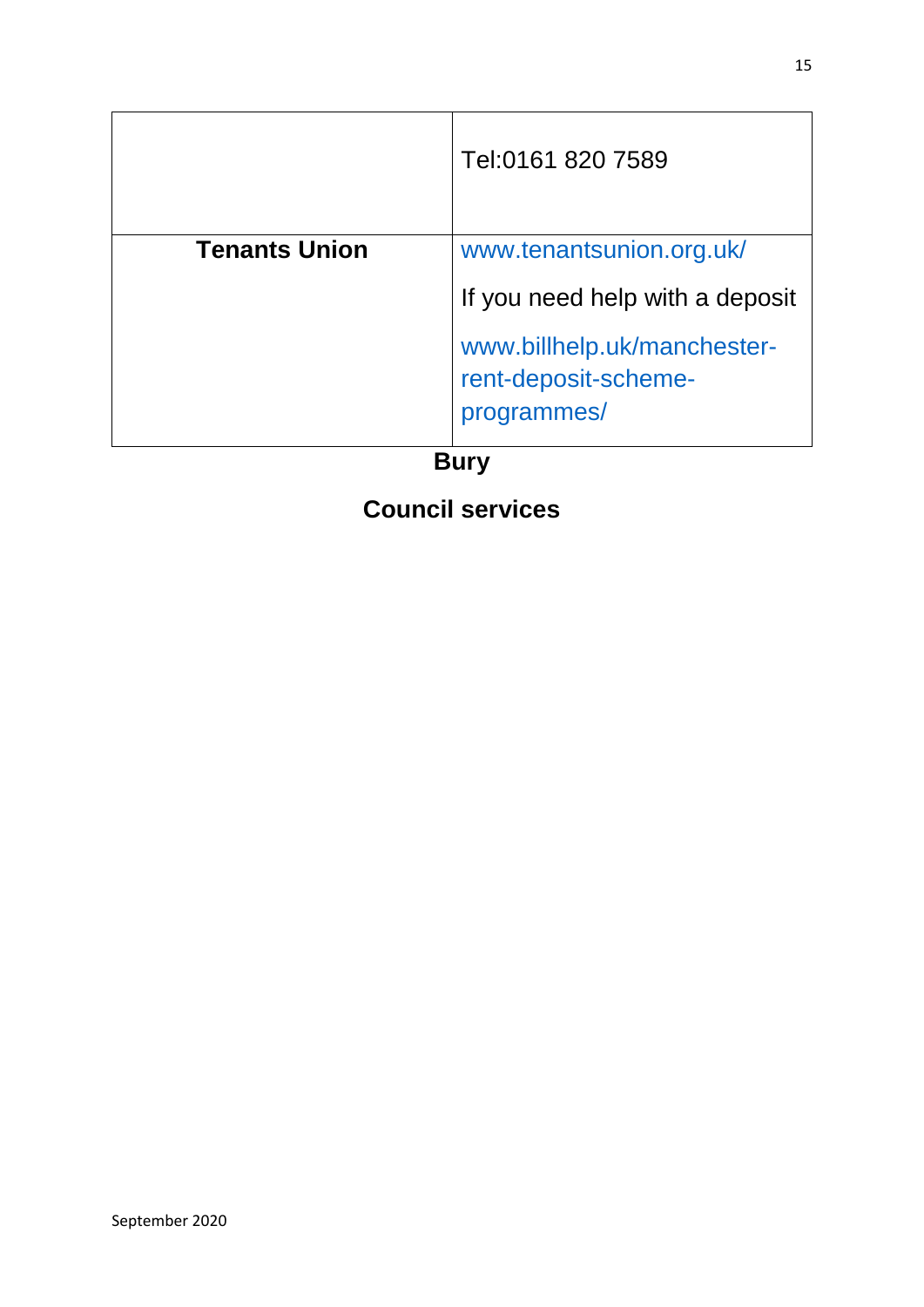| <b>Service</b>                         | <b>Contact</b>                                                                    |
|----------------------------------------|-----------------------------------------------------------------------------------|
| <b>Bury Council</b>                    | www.bury.gov.uk/index.aspx?<br>articleid=10387                                    |
|                                        | www.bury.gov.uk/index.aspx?<br>articleid=14177                                    |
| <b>Bury housing assessment</b><br>team | www.theburydirectory.co.uk/k<br>b5/bury/directory/service.pag<br>e?id=phRRKbMQKKI |
| <b>Bury Council - Urgent</b>           | 0161 253 5537 (9am-5pm                                                            |
| <b>Housing Advice</b>                  | Mon-Fri); 0161 253 6606 (out<br>of hours)                                         |
| <b>Bury Council - Central</b>          | CentralAccess@bury.gov.uk                                                         |
| <b>Access Point (CAP)</b>              | Tel. 0161 253 5940                                                                |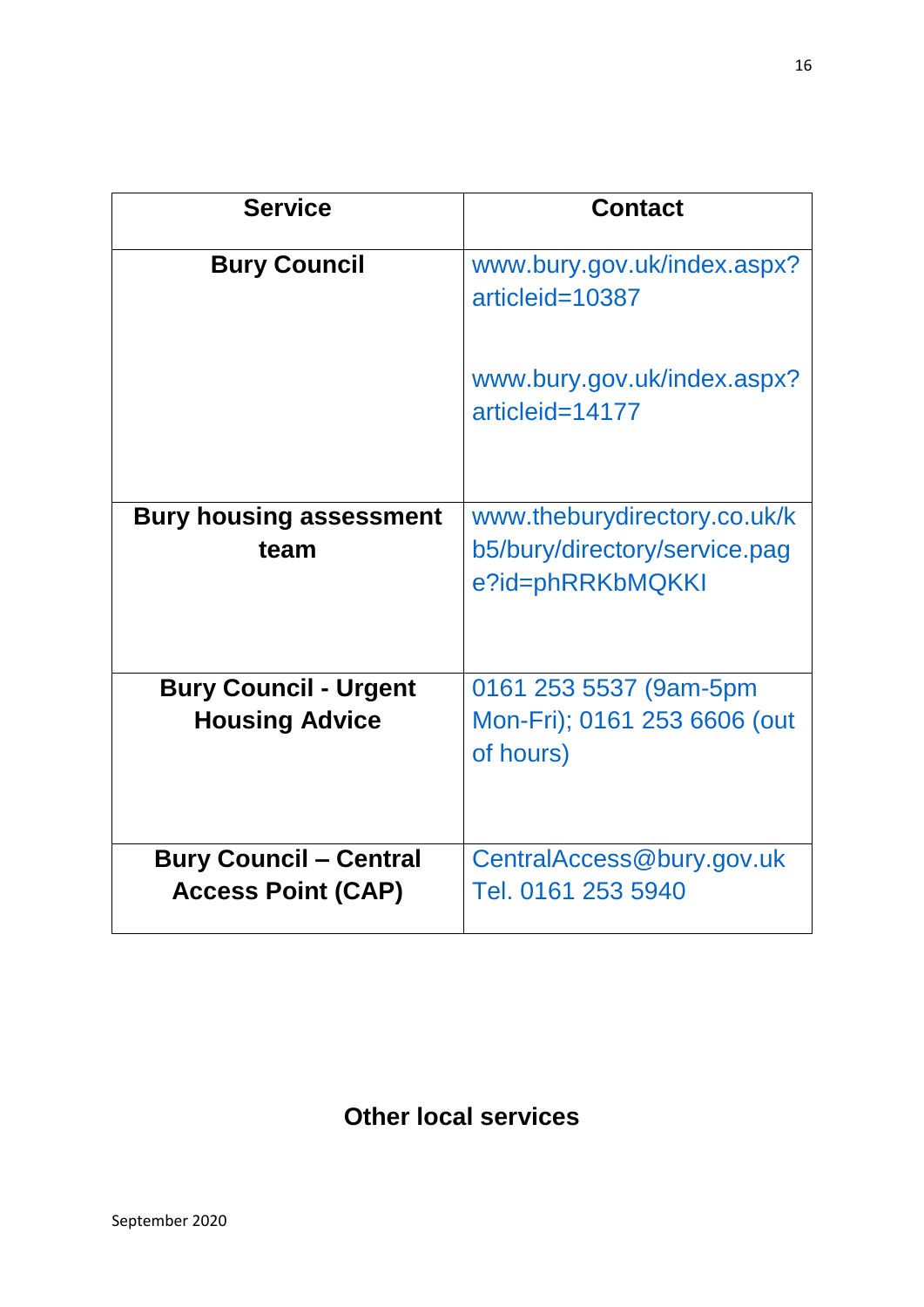| <b>Organisation</b>                           | <b>Contact</b>                                                                                       |
|-----------------------------------------------|------------------------------------------------------------------------------------------------------|
| <b>Citizens Advice Bury &amp;</b>             | www.cabb.org.uk/                                                                                     |
| <b>Bolton</b>                                 | 0300 300 9071                                                                                        |
| <b>Bury Law Centre</b>                        | St John's House, 155-163<br>The Rock, Bury BL9 0ND<br>0161 272 0666<br>info@burylawcentre.co.uk      |
| <b>Bury Red Door</b>                          | Caritas Centre, St Joseph's<br>Presbytery, Peter St (off<br><b>Walmersley Road), Bury BL9</b><br>6AB |
|                                               | 0161 272 0771<br>reddoor@caritassalford.org.uk                                                       |
| <b>The Housing Link (young</b><br>people 16+) | 12 Mather Street, Radcliffe<br><b>M26 4TL</b>                                                        |
|                                               | 0161 723 2040<br>info@thehousinglink.org.uk                                                          |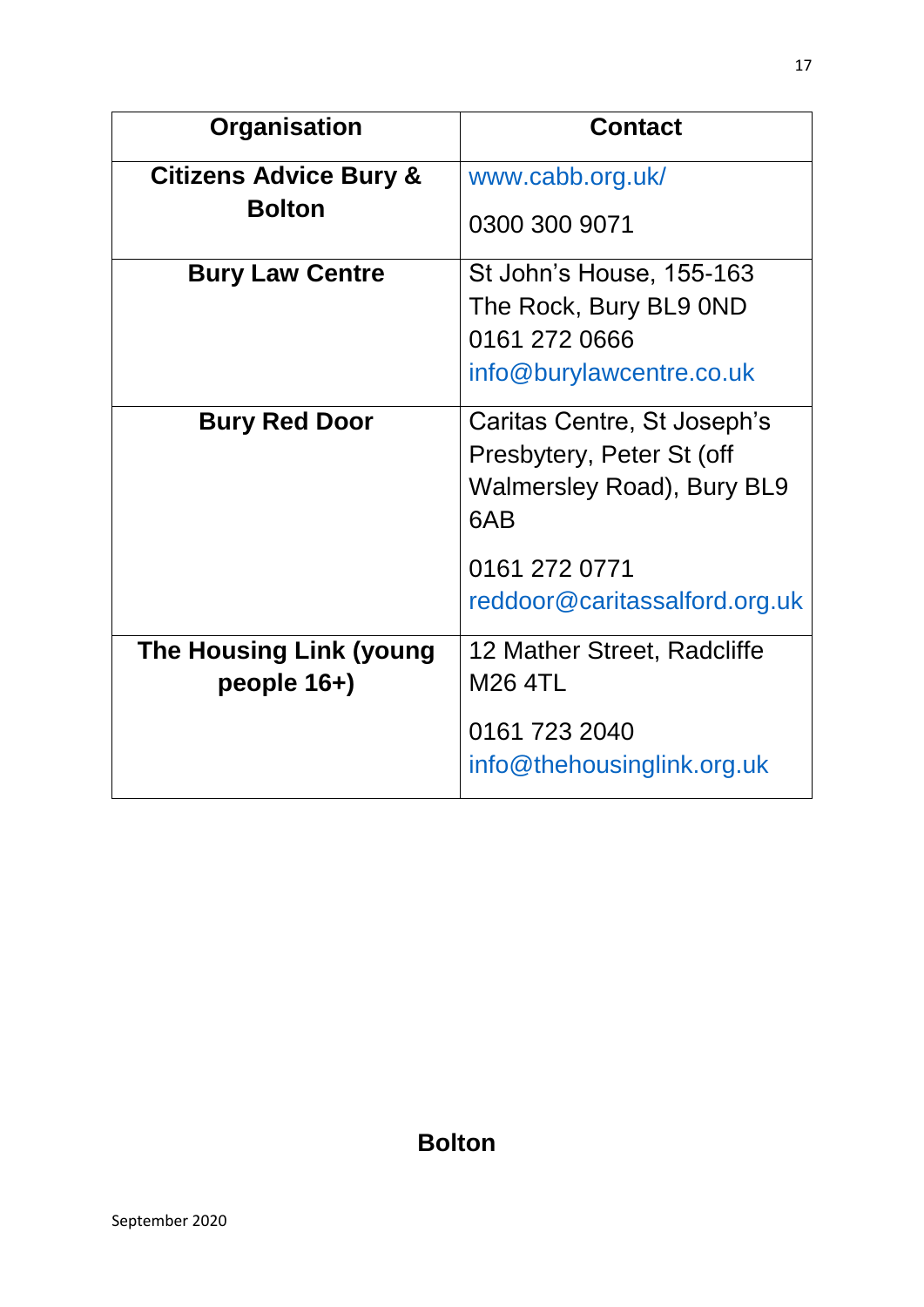| <b>Service</b>               | <b>Contact</b>                               |
|------------------------------|----------------------------------------------|
| <b>Bolton Council</b>        | www.bolton.gov.uk/housing-<br>options-advice |
| <b>Bolton Housing Advice</b> | Tel. 01204 335900                            |
| <b>Services</b>              | E.housing.options@bolton.gov.uk              |

# **Other local services**

| Organisation                                       | <b>Contact</b>                                                                                       |
|----------------------------------------------------|------------------------------------------------------------------------------------------------------|
| <b>Bolton at Home</b>                              | Tel: 01204 328 000, website:<br>www.boltonathome.org.uk/contact-<br>us – webchat facility available. |
| <b>Citizens Advice Bury &amp;</b><br><b>Bolton</b> | www.cabb.org.uk/<br>0300 300 9071                                                                    |
| <b>Urban Outreach</b>                              | info@urbanoutreach.co.uk<br>Tel.01204 385848                                                         |

### **Manchester**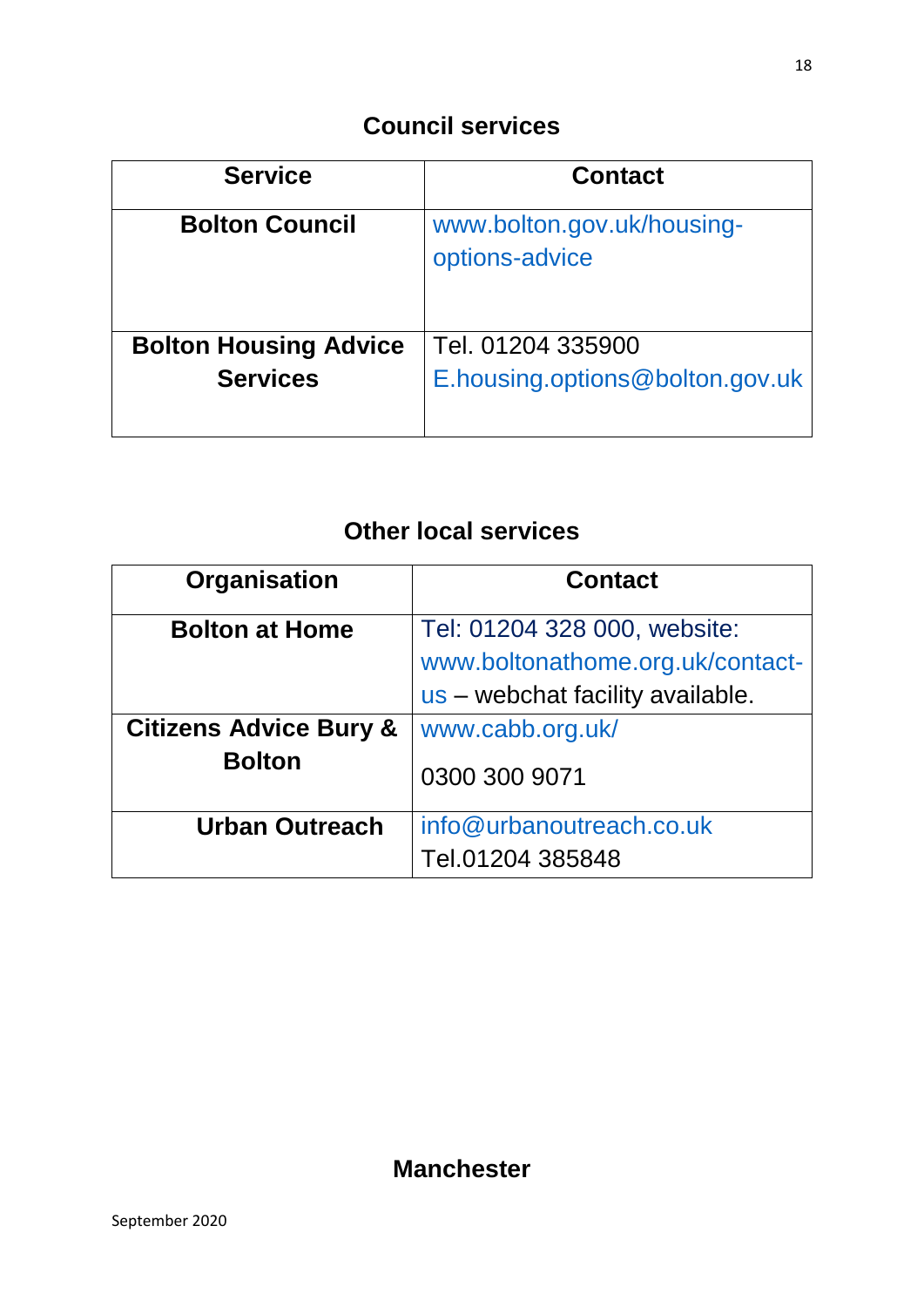| <b>Service</b>                 | <b>Contact</b>                                                    |
|--------------------------------|-------------------------------------------------------------------|
| <b>Manchester City Council</b> | www.manchester.gov.uk/info/5<br>00341/housing_help_and_advi<br>ce |
| <b>Housing Solutions</b>       | Tel. 0161 234 4692<br>hss@manchester.gov.uk                       |

| <b>Organisation</b> | <b>Contact</b>                                                                                                   |
|---------------------|------------------------------------------------------------------------------------------------------------------|
| <b>Barnabus</b>     | 45 Bloom Street, Manchester<br><b>M1 3LY</b>                                                                     |
|                     | 0161 237 3223                                                                                                    |
|                     | www.barnabus-<br>manchester.org.uk/im-<br>homeless-and-need-help-1                                               |
| <b>Booth Centre</b> | For people 18plus                                                                                                |
|                     | Pimblett St, Cheetham Hill,<br>Manchester M3 1ET                                                                 |
|                     | 0161 835 2499                                                                                                    |
|                     | www.boothcentre.org.uk/                                                                                          |
| <b>Centrepoint</b>  | Supports homeless 16-25 year<br>olds. Based in city centre and<br>Wythenshawe) www.centrepo<br>int.org.uk/youth- |
|                     | homelessness/get-help-now                                                                                        |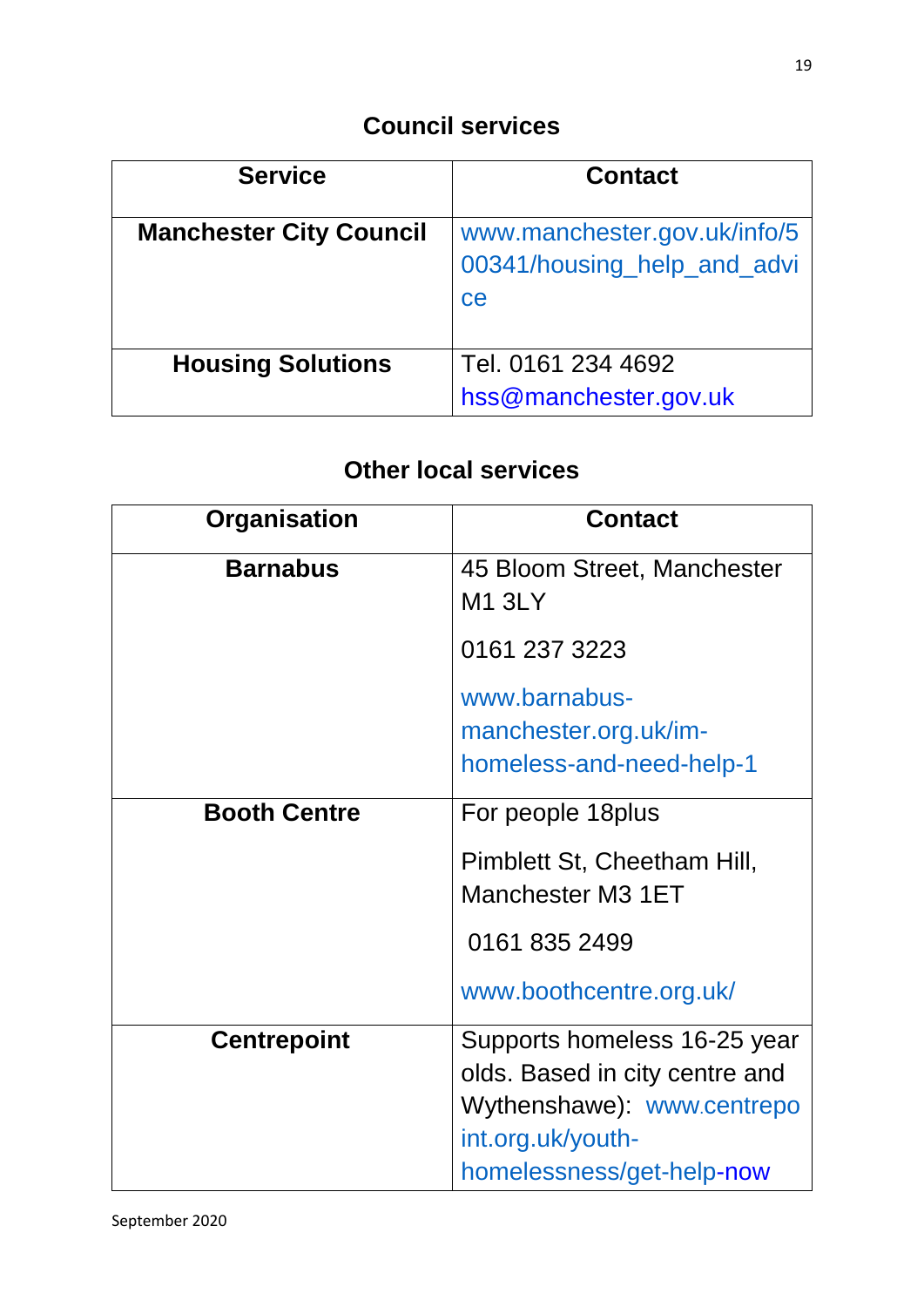|                               | 0161 228 7654 or 0808 800         |
|-------------------------------|-----------------------------------|
|                               | 0661; Webchat available.          |
|                               |                                   |
| <b>Cheetham Hill Advice</b>   | 0161 740 8999                     |
| <b>Centre</b>                 | triage@cheethamadvice.org.u       |
|                               | k; Text 07823 495307              |
| <b>Citizens Advice</b>        | www.citizensadvicemancheste       |
| <b>Manchester</b>             | r.org.uk/                         |
|                               | 03444 111 222                     |
|                               |                                   |
|                               | Facebook messenger; Online        |
|                               | Chat available. People can        |
|                               | self- refer in and they will give |
|                               | you a call                        |
|                               | back www.citizensadvicemanc       |
|                               | hester.org.uk/housing-advice      |
|                               | They also have free phones in     |
|                               | 7 of the libraries which          |
|                               |                                   |
|                               | have now reopened                 |
|                               | (Wythenshawe, Longsight,          |
|                               | Newton health, Gorton,            |
|                               | Withington, Didsbury and          |
|                               | central library.) When the        |
|                               | libraries are open, people can    |
|                               | go in and call Manchester CAB     |
|                               | for free from one of their        |
|                               | phones.                           |
| <b>Cornerstone Day Centre</b> | 104B Denmark Rd,                  |
|                               | Manchester M15 6JS                |
|                               |                                   |
|                               | 0161 232 8888                     |
|                               | www.cornerstonecds.org.uk/        |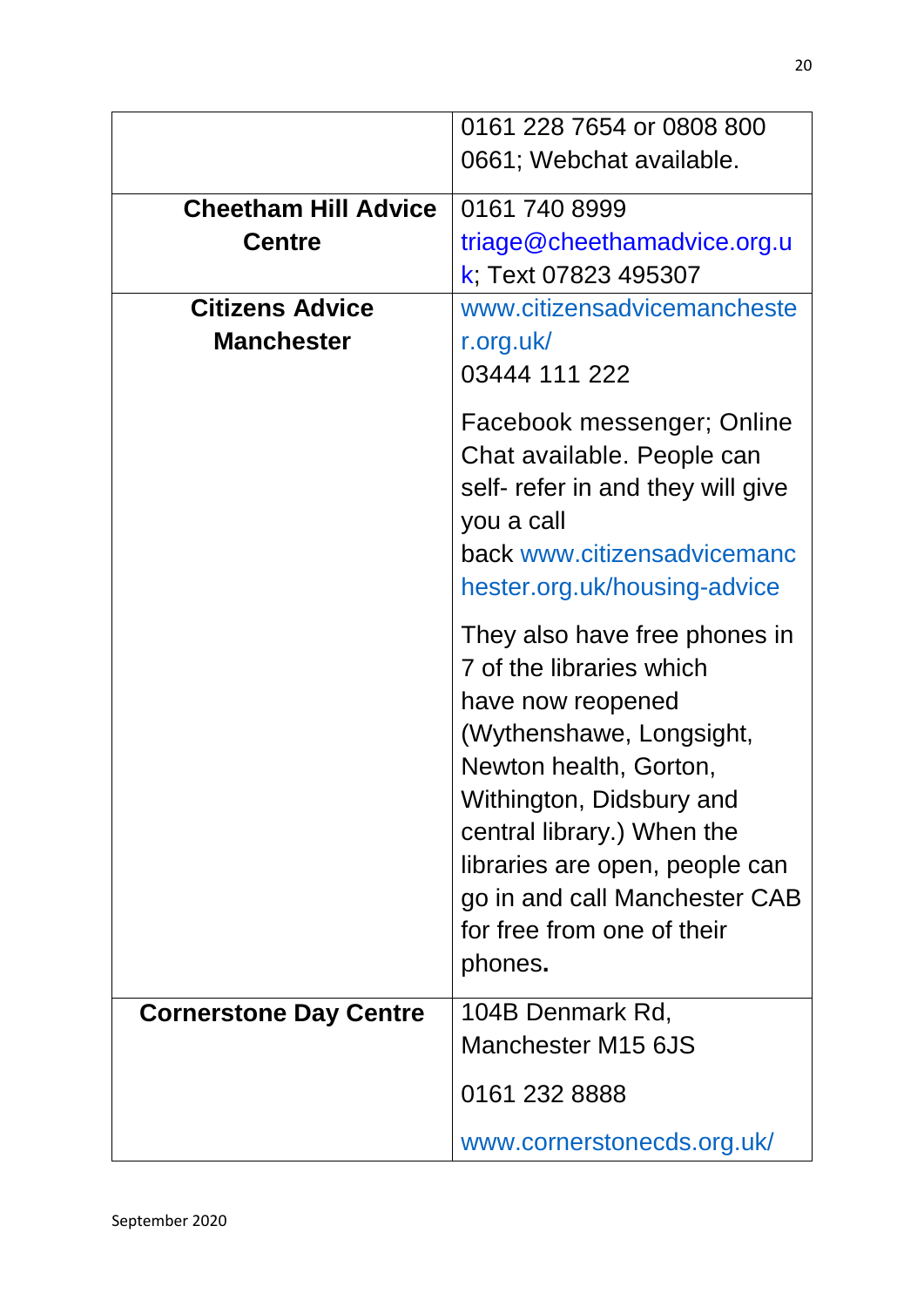| <b>Lifeshare</b>                                                              | First floor, 27 Houldsworth St,<br>Manchester M1 1EB                                                                                                                |
|-------------------------------------------------------------------------------|---------------------------------------------------------------------------------------------------------------------------------------------------------------------|
|                                                                               | 0161 235 0744                                                                                                                                                       |
|                                                                               | www.lifeshare.org.uk/                                                                                                                                               |
| <b>NHS GM mental health</b>                                                   | www.gmmh.nhs.uk/housing-<br>advice-service/                                                                                                                         |
| <b>Shelter Manchester</b>                                                     | www.england.shelter.org.uk/ge<br>t_help/local_services/manches<br>ter<br>0344 515 1640; Online Chat<br>available<br>www.england.shelter.org.uk/ge<br>t_help/webchat |
| <b>Reach Out to the</b><br><b>Community (South</b><br><b>Manchester only)</b> | 488 Wilbraham Rd, Chorlton-<br>cum-Hardy, Manchester<br>0161 862 9415<br>www.reachouttothecommunity.<br>co.uk/                                                      |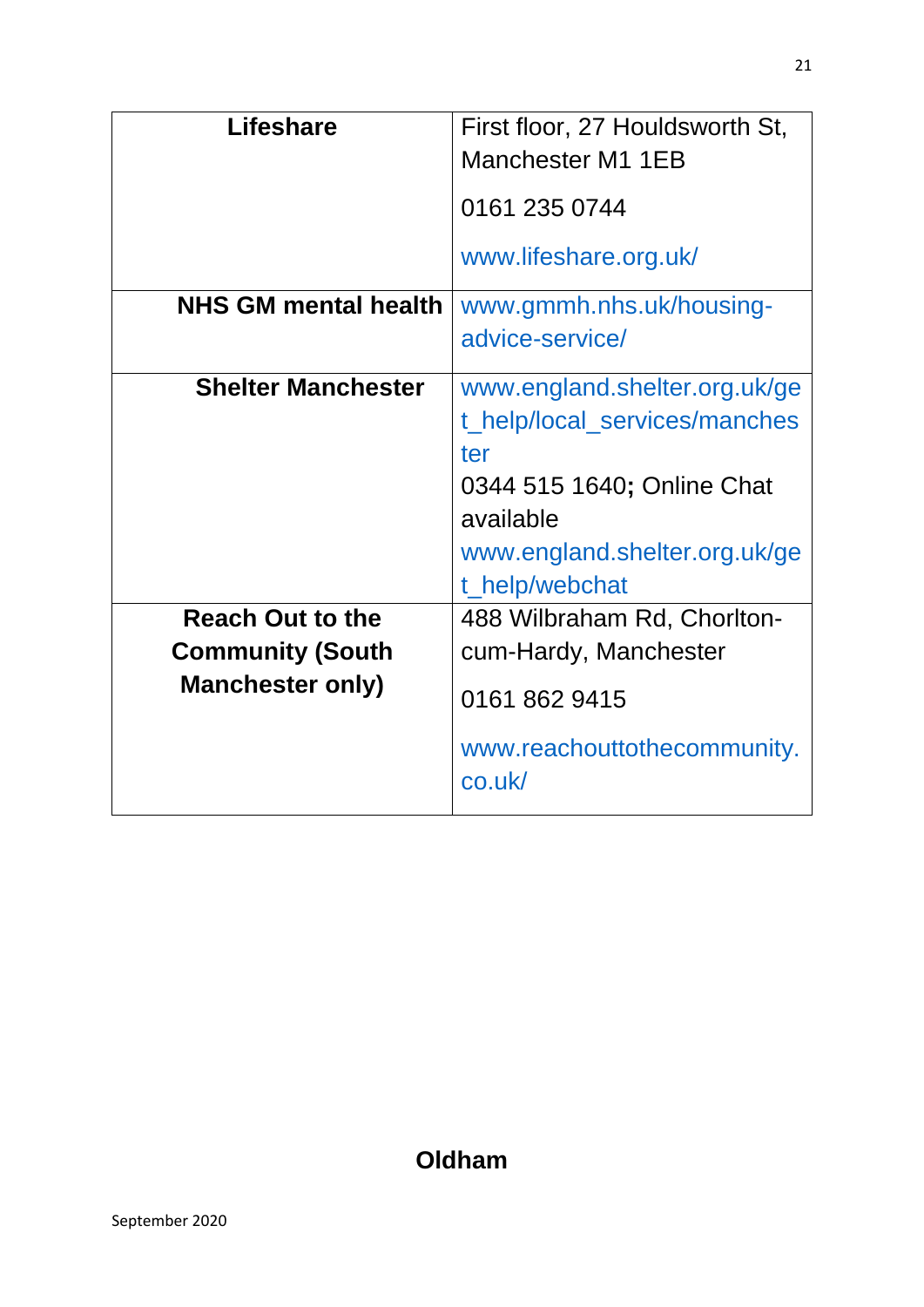| <b>Service</b>           | <b>Contact</b>                                                                                                          |
|--------------------------|-------------------------------------------------------------------------------------------------------------------------|
| Oldham<br><b>Council</b> | www.oldham.gov.uk/info/200257/homelessness<br>www.oldham.gov.uk/info/100007/housing/1821/<br>housing_advice_and_support |
|                          | www.oldham.gov.uk/info/200904/housing_advic<br>e/2267/housing_options                                                   |

# **Other local services**

| Organisation              | <b>Contact</b>                     |
|---------------------------|------------------------------------|
| Citizens Advice -         | www.casort.org/contact             |
| Stockport, Oldham,        | 0300 330 9073; Facebook, Twitter,  |
| <b>Rochdale, Trafford</b> | <b>Online Chat</b>                 |
| (CASORT)                  |                                    |
|                           |                                    |
| <b>Keyring</b>            | Tel. 0161 628 4133; 24-hour        |
|                           | helpline Tel. 0333 000 0321        |
| <b>Key To The Door</b>    | www.keytothedoortoysproject.co.uk/ |
| (young people)            | 8 Eldon Precinct, Ashton Road,     |
|                           | Oldham, OL8 1JP                    |
|                           | 0161 633 9242                      |
|                           | keytothedoor@btconnect.com         |

# **Rochdale**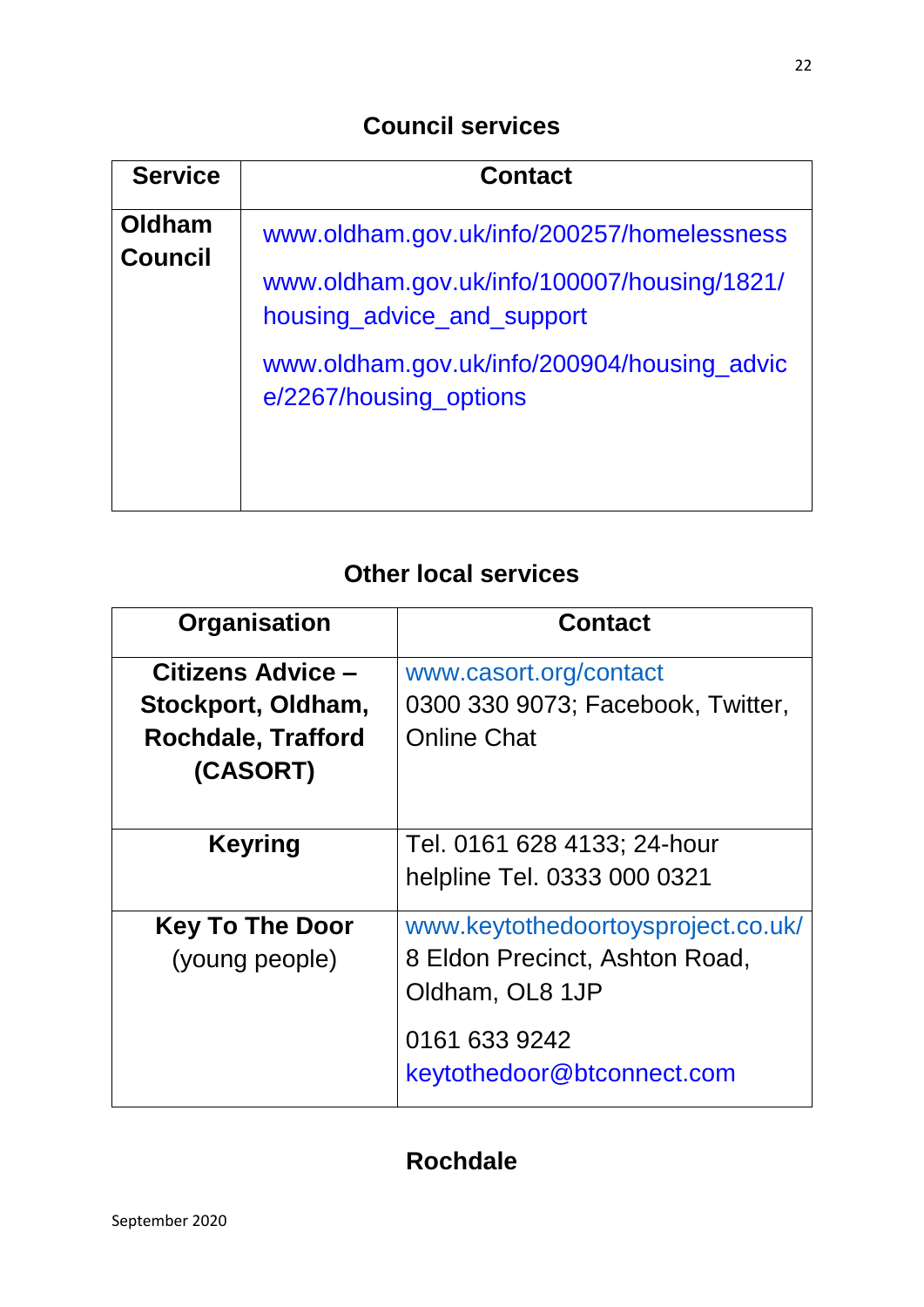| <b>Service</b>          | <b>Contact</b>                                     |
|-------------------------|----------------------------------------------------|
| <b>Rochdale Borough</b> | 0300 303 8548                                      |
| <b>Housing</b>          | housing.homelessness@rbh.org.uk<br>www.rbh.org.uk/ |

| Organisation               | <b>Contact</b>                      |
|----------------------------|-------------------------------------|
| Citizens Advice -          | www.casort.org/contact              |
| Stockport, Oldham,         | 0300 330 9073; Facebook, Twitter,   |
| <b>Rochdale, Trafford</b>  | <b>Online Chat</b>                  |
| (CASORT)                   |                                     |
| Gaddum                     | www.gaddumcentre.co.uk/getting-     |
|                            | help-rochdale/                      |
| <b>Key To The Door</b>     | www.keytothedoortoysproject.co.uk/8 |
| (young people)             | Eldon Precinct, Ashton Road,        |
|                            | Oldham, OL8 1JP                     |
|                            | 0161 633 9242                       |
|                            | keytothedoor@btconnect.com          |
| <b>Rochdale Law Centre</b> | www.rochdalelawcentre.org.uk/housin |
|                            | g.html                              |
|                            | 15, Drake Street, Rochdale OL16 1RE |
|                            | 01706 657850;                       |
|                            | admin@rochdalelawcentre.org.uk      |
|                            | Housing advice tel. 01706 657766    |
|                            | (limited hours)                     |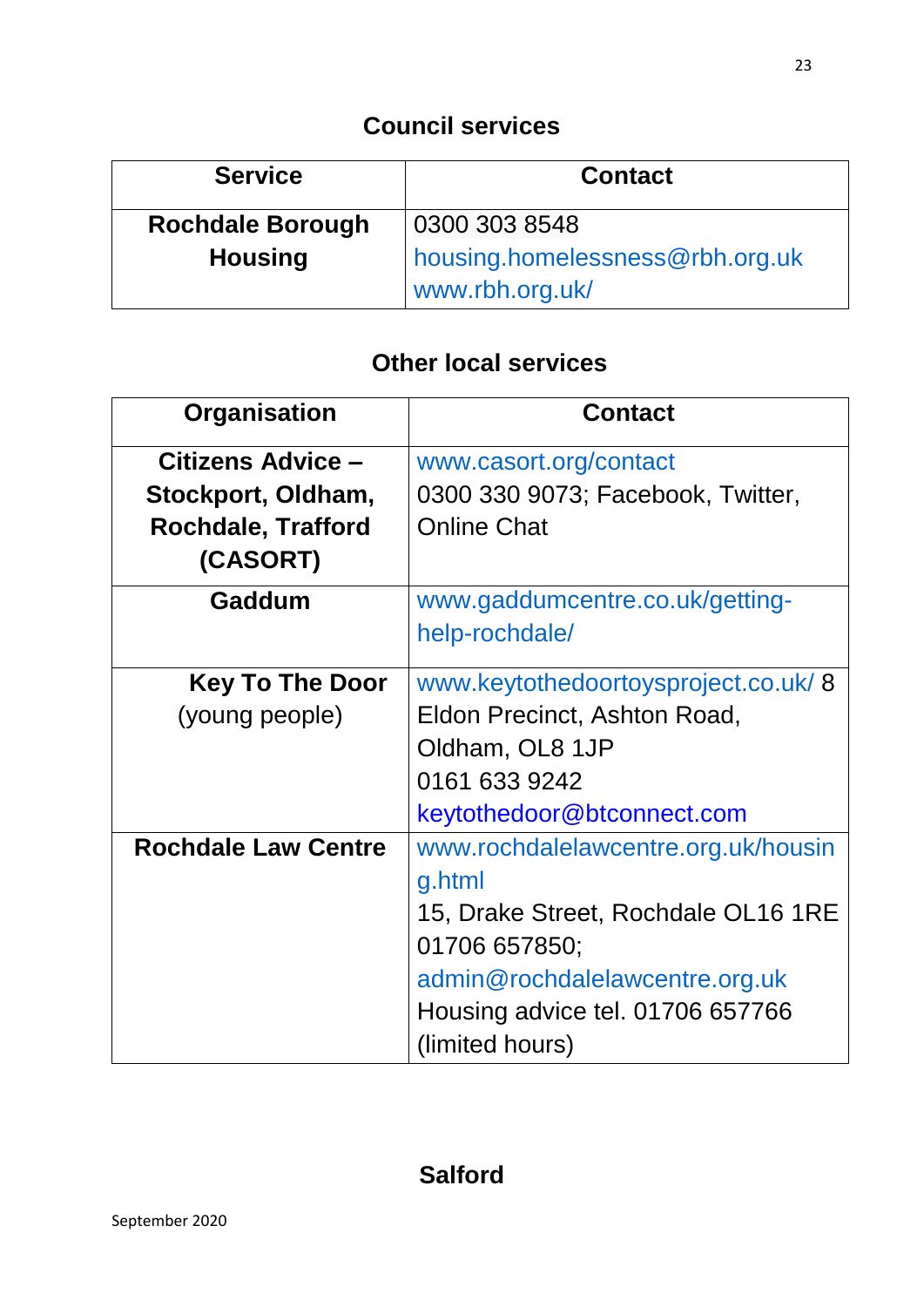| <b>Service</b>         | <b>Contact</b>                      |
|------------------------|-------------------------------------|
| <b>Salford Housing</b> | www.salford.gov.uk/housing/housing- |
| <b>Options Point</b>   | advice-and-support/salford-housing- |
| (SHOP)                 | options-point-shop/                 |
|                        | 7 Wesley Street, Swinton, M27 6AD   |
|                        | 0161 793 2020; or 0161 794 8888     |
|                        | (out of hours).                     |

| Organisation                | <b>Contact</b>                                                    |
|-----------------------------|-------------------------------------------------------------------|
| <b>Citizens Advice</b>      | www.salfordcab.org.uk/                                            |
| <b>Salford</b>              | 0300 330 9074; Email form on website                              |
| <b>Salford Loaves &amp;</b> | www.salfordloavesandfishes.org.uk                                 |
| <b>Fishes</b>               | 1 Paddington Close, Salford, M6 5PL;<br>Tel. 0161 737 8775;<br>Е. |
|                             | info@salfordloavesandfishes.org.uk                                |
| <b>Spirit of Salford</b>    | www.salford.gov.uk/spiritofsalford; Tel.                          |
|                             | 0800 952 1000; Online enquiry form                                |
| <b>Manchester City</b>      | <b>Windsor Christian Centre, Churchill</b>                        |
| <b>Mission (under</b>       | Way, Salford M6 5BU                                               |
| Salford)                    | 0161 736 7959                                                     |
| <b>Mind in Salford</b>      | www.mindinsalford.org.uk/coronavirus-                             |
|                             | update/ 0161 710 1070                                             |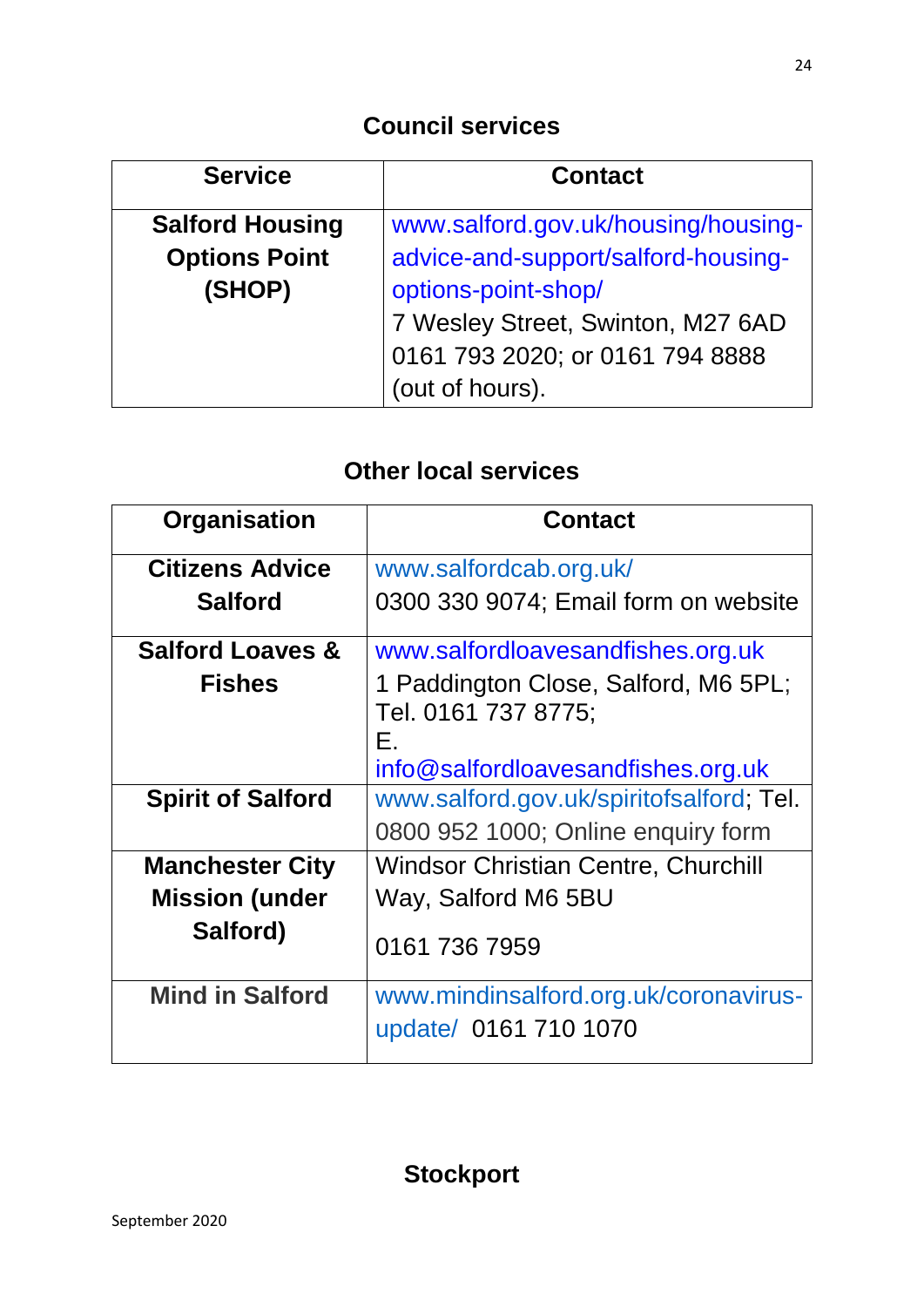| <b>Service</b>         | <b>Contact</b>                   |
|------------------------|----------------------------------|
| <b>Stockport Homes</b> | www.stockporthomes.org/find-     |
|                        | a-home/homeless-advice/          |
|                        | Cornerstone, 2 Edward            |
|                        | Street, Stockport SK1 3NQ.       |
|                        | Online advice or fill in enquiry |
|                        | form on website.                 |
|                        | 0161 474 3780 or 0161 217        |
|                        |                                  |

# **Other local services**

| Organisation                   | <b>Contact</b>                                          |
|--------------------------------|---------------------------------------------------------|
| Citizens Advice -              | www.casort.org/contact                                  |
| Stockport, Oldham,             | 0300 330 9073; Facebook,                                |
| <b>Rochdale, Trafford</b>      | <b>Twitter, Online Chat</b>                             |
| (CASORT)                       |                                                         |
| <b>The Prevention Alliance</b> | www.stockporttpa.co.uk/                                 |
|                                | 0161 474 1042                                           |
|                                | info@stockporttpa.co.uk                                 |
| <b>The Wellspring</b>          | Harvey Street, Stockport, PO                            |
|                                | <b>BOX 456, SK1 1YD</b>                                 |
|                                | 0161 477 6344                                           |
|                                | info@thewellspring.co.uk Also<br>on Facebook & Twitter. |

# **Tameside**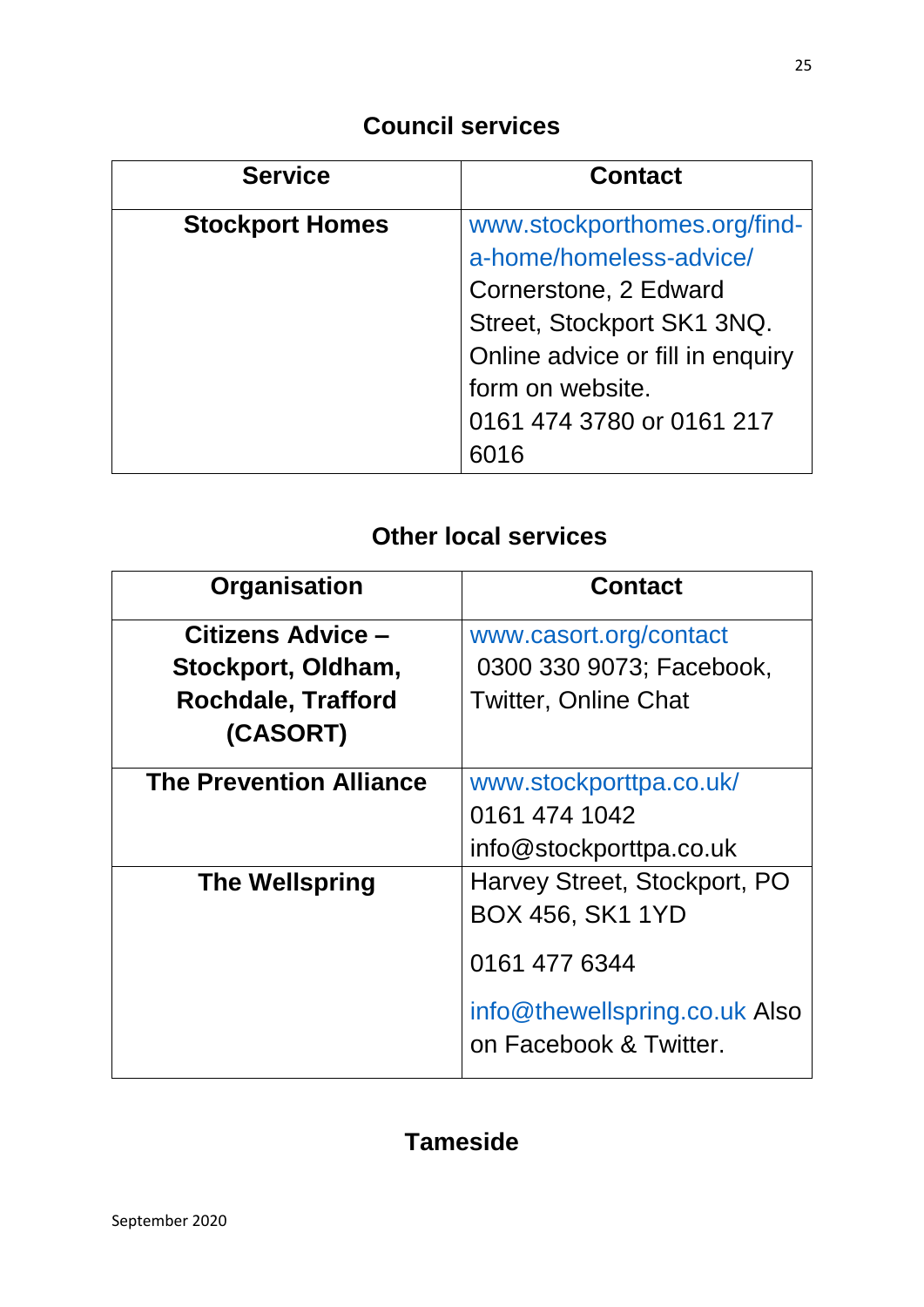| <b>Service</b>                           | <b>Contact</b>                                                                       |
|------------------------------------------|--------------------------------------------------------------------------------------|
| <b>Tameside Housing</b><br><b>Advice</b> | www.tamesidehousingadvice.org/<br>119-125 Old Street, Ashton -<br>under-Lyne OL6 7RL |
|                                          | 0161 331 2700<br>info@tamesidehousingadvice.org                                      |

| Organisation           | <b>Contact</b>                                     |
|------------------------|----------------------------------------------------|
| <b>Citizens Advice</b> | www.tamesidecab.org.uk/                            |
| <b>Tameside</b>        | 0300 330 9076; Textphone: 03444<br>111 445         |
|                        | advice@tamesidecab.org.uk Online<br>Chat available |
| <b>Key To The Door</b> | 8 Eldon Precinct, Ashton Road,                     |
| (young people)         | Oldham, OL8 1JP; Tel. 0161 633                     |
|                        | 9242; E.                                           |
|                        | keytothedoor@btconnect.com                         |
|                        | www.keytothedoortoysproject.co.uk/                 |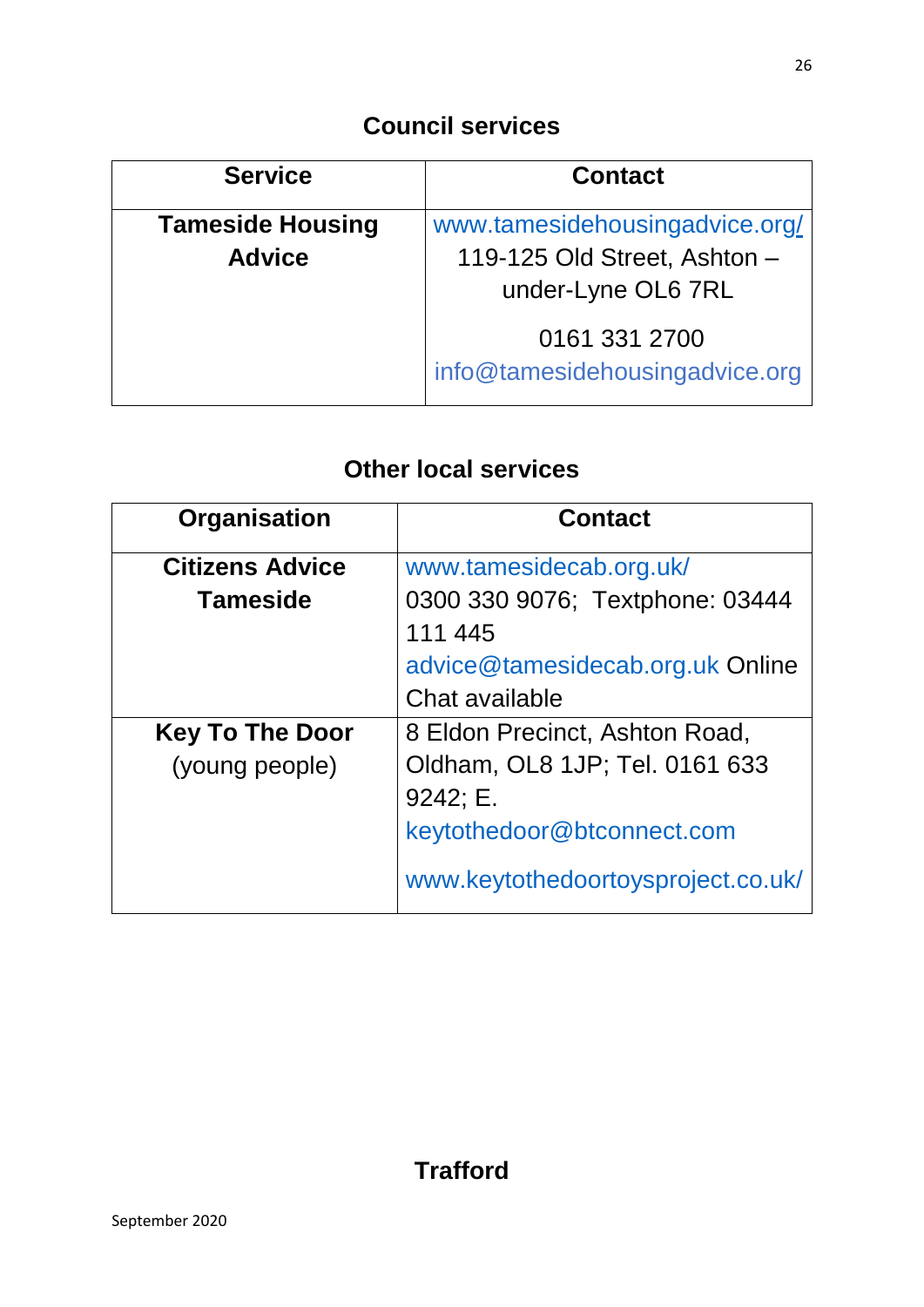| <b>Service</b>                   | <b>Contact</b>                |  |
|----------------------------------|-------------------------------|--|
| <b>Housing Options Service</b>   | Waterside House, Sale         |  |
| <b>Trafford (HOST), Trafford</b> | Waterside, Sale, M33 7ZF;     |  |
| <b>Council</b>                   | Tel. 0161 912 2230; Tel.      |  |
|                                  | 0800 218 2000 (out of         |  |
|                                  | hours); E.                    |  |
|                                  | HOST@salixhomes.co.uk         |  |
|                                  |                               |  |
|                                  | www.trafford.gov.uk/residents |  |
|                                  | /housing/housing-             |  |
|                                  | advice/Housing-advice         |  |

| <b>Contact</b>              |
|-----------------------------|
| www.casort.org/contact      |
| 0300 330 9073; Facebook,    |
| <b>Twitter, Online Chat</b> |
|                             |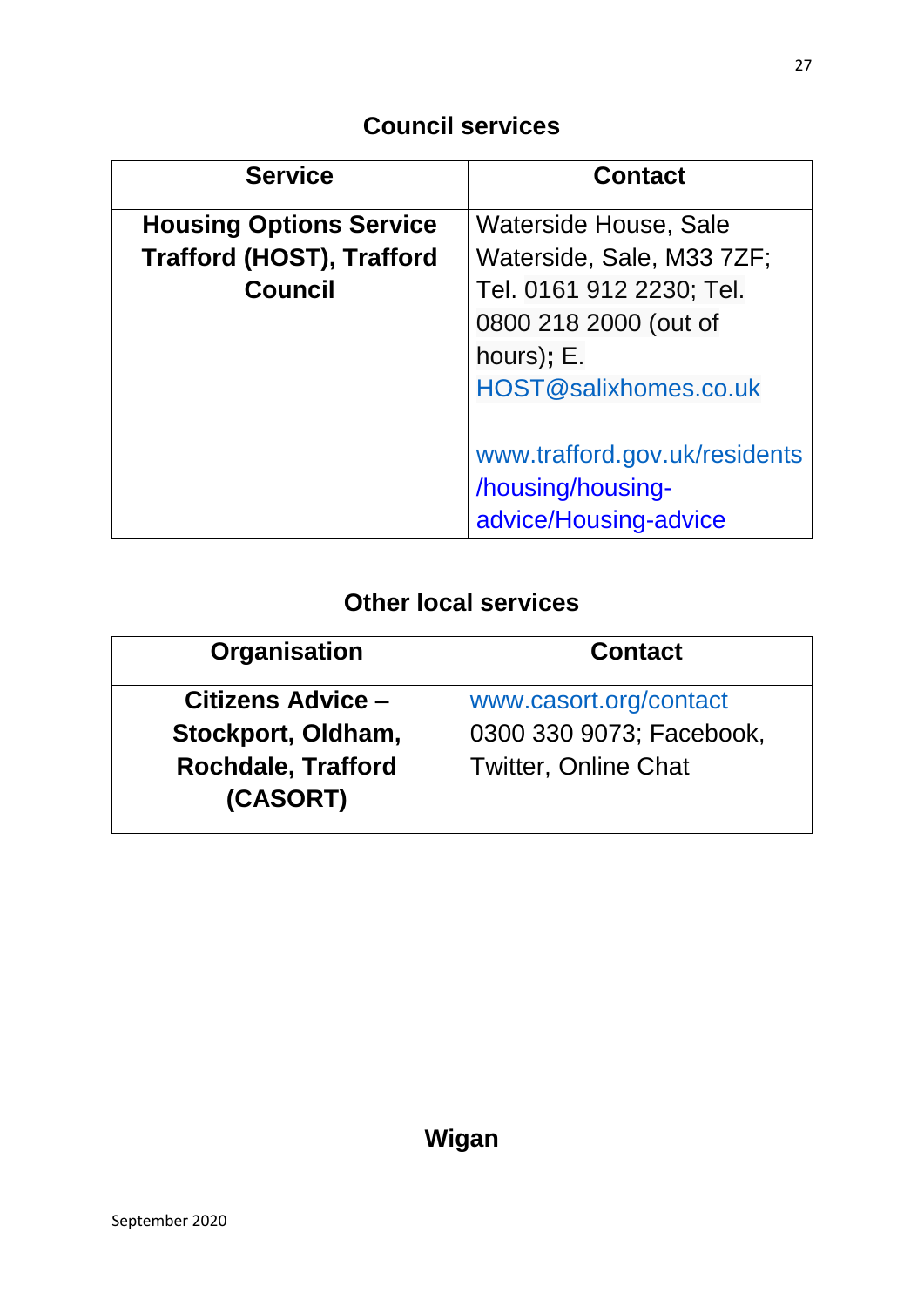| <b>Service</b> | <b>Contact</b>                                                                  |  |  |
|----------------|---------------------------------------------------------------------------------|--|--|
| <b>Housing</b> | www.wigan.gov.uk/Resident/Housing/index.aspx                                    |  |  |
| <b>Options</b> |                                                                                 |  |  |
| Team,          | www.wigan.gov.uk/Resident/Housing/Council-                                      |  |  |
| Wigan          | homes/Find-a-home/What-are-my-housing-                                          |  |  |
| <b>Council</b> | options/index.aspx                                                              |  |  |
|                | www.wigan.gov.uk/Council/Contact-us/Life-<br>Centres/index.aspx<br>01942 489005 |  |  |

# **Other local services**

| Organisation                 | <b>Contact</b>                                                    |
|------------------------------|-------------------------------------------------------------------|
| <b>Citizens Advice Wigan</b> | www.cawb.org.uk/<br>0300 3309 077;<br>advice@cawb.org.uk          |
| <b>The Brick</b>             | 10 Arcade Street, Wigan,<br>WN1 1LU                               |
|                              | 01942 236953<br>www.thebrick.org.uk/<br>enquiries@thebrick.org.uk |

# **Appendix 1**



*<b>R*  $\mathbf{w}$  what reasonable adjustments do I need?